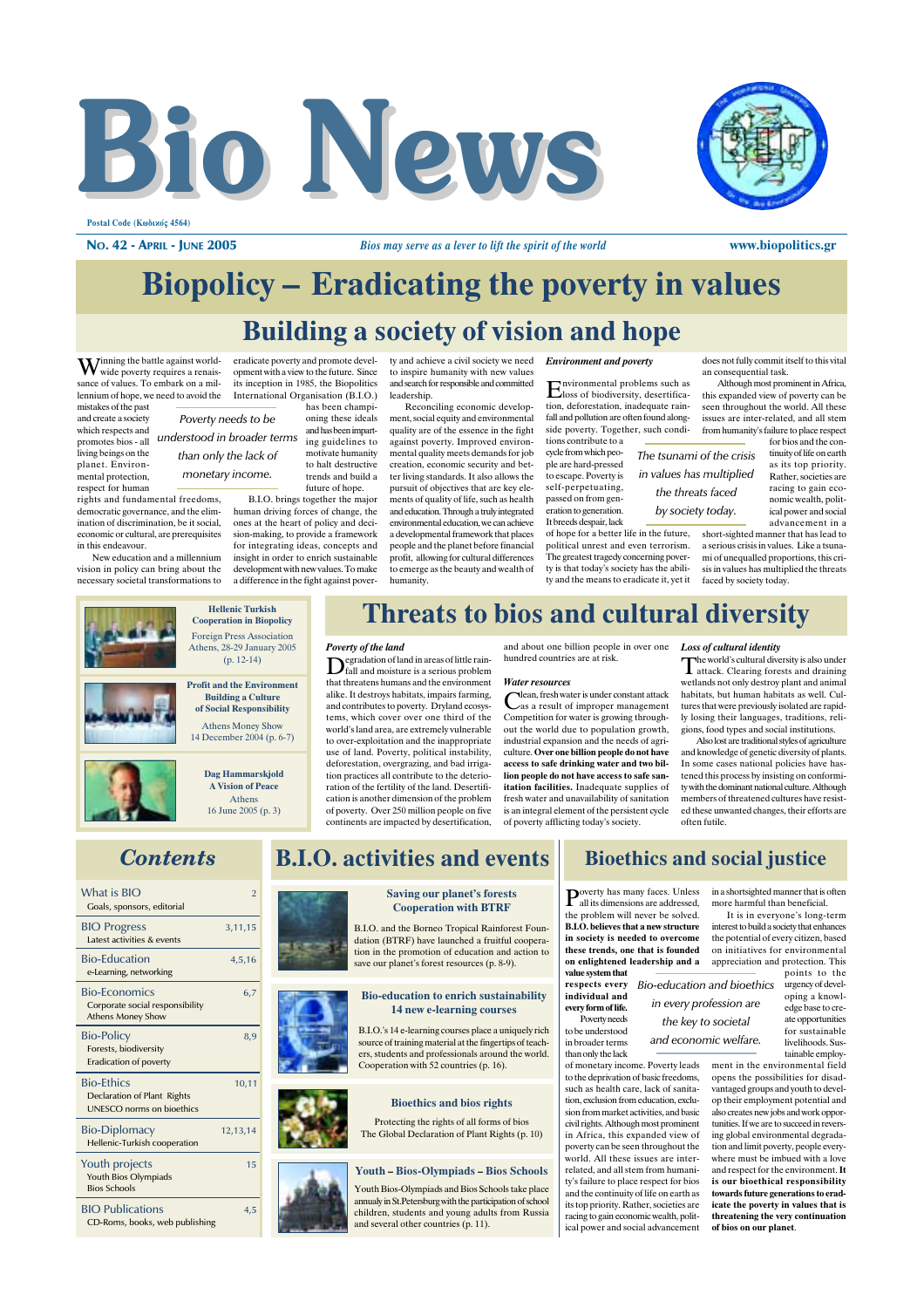# **BIO Goals**

## INTERNATIONAL CO-OPERATION FOR **RETTER UNDERSTANDING AND APPRECIATION** OF BIOS (LIFE) AND THE BIO-ENVIRONMENT

The environment recognises no ideological or geographical boundaries, no East-West, North-South or developed-developing countries. Bios provides the unifying force for the harmonious co-existence of all forms of life, leading to a new era of bio-diplomacy.

## **BIO-CULTURE - BIO-ENVIRONMENT**

Two essential dimensions for building new societal values for the millennium.

## PROMOTION OF BIO-EDUCATION

The International University for the Bio-Environment (I.U.B.E.) was launched to reform education worldwide by promoting biocentric curricula and satellite education.

## **RIO-ASSESSMENT OF TECHNOLOGY**

A diachronic search for new societal values will channel technological progress in a direction that leads to a better quality of life through environmetal appreciation.

### **INTERNATIONAL LEGISLATION ON BIOS RIGHTS**

It is important to protect all forms of life by enacting rules that prevent the deterioration of bios and ensure the fundamental right to a clean environment and to a better quality of life.

#### A WORLD REFERENDUM

This would allow people throughout the world to express their commitment to preserve bios on our planet.

## **RAISING AWARENESS OF THE RAMIFICATIONS OF** THE BIOLOGICAL SCIENCES

More people would realise that progress in the biological sciences relates to their own field of interest. This acknowledgement may lead to new fields of human endeavour, such as bio-legislation, bio-medicine, bioethics, bio-arts, bio-linguistics, bio-economics, bio-athletics, bio-communication, bio-history, bio-education and bio-diplomacy.

### **ENVIRONMENTAL OLYMPICS - BIOS PRIZES**

Bios Prizes for every discipline with the participation of every member of society to reward excellence in environmental protection.

## **CEASE-FIRE DURING THE OLYMPIC GAMES**

Since the 1980's, B.I.O. has promoted the introduction of a cease-fire during the Olympic Games, a proposal which has been adopted as a Resolution by the UN General Assembly.

#### **PROPOSED ACTION**

- a **Bio-Syllabus** and new curricula for every level of education, as well as electronic and audio-visual materials on issues related to bios and the environment
- a Green Salary in place of benefits for the unemployed, with the commitment to contribute to the protection of the environment
- Environmental Action Groups drawing both on the enthusiasm of the young and the experience of senior citizens to tackle local issues
- Local Genetic Banks to save the biodiversity of endemic plant and animal species and to promote a world-wide interdisciplinary exchange of information on the appreciation of the environment

an electronic **Bank of Ideas** to create a rich repository of information and reflections on bios.

## **BIO NEWS**

## SPONSORS 2004 - 2005

Hellenic Ministry of Foreign Affairs Hellenic Aid Department - YDAS

Coca-Cola

Kitty P. Kyriacopoulos

**European Commission** Leonardo da Vinci Programme Alpha Bank Ministry of Culture

**OTE** 

OTFnet

**DHL** International

Aspis International MFMC

A.G. Leventis Foundation

**Hotel Herodion** 

Hellas-on-Line

Xerox Hellas S.A.

**Hewlett-Packard Hellas** 

## **BIO** in 130 countries

Africa

Algeria, Angola, Benin, Botswana, Burkina Faso, Cameroon, Chad, Congo, Egypt, Ethiopia, Gambia, Ghana, Guinea, Ivory Coast, Kenya, Libya, Madagascar, Malawi, Mali, Mauritania, Mauritius, Morocco. Mozambique, Nigeria, Senegal, Sevchelles, South Africa, Sudan, Tanzania.

Togo, Uganda, Zimbabwe

#### **The Americas**

Argentina, Bahamas, Barbados, Bermuda, Bolivia, Brazil, Canada, Chile, Colombia, Cuba, Dominican Republic, Ecuador, Guyana, Honduras, Jamaica, Mexico, Panama, Peru, Trinidad and Tobago, USA, Uruguay, Venezuela

### Asia

Armenia, Bahrain, Bangladesh, Cambodia, China, Dubai, Georgia, India, Indonesia, Iran, Iraq, Israel, Japan, Jordan, Korea, Kuwait, Lebanon, Malaysia, Nepal, Pakistan, The Philippines, Saudi Arabia, Singapore, Sri Lanka, Syria, Thailand, United Arab Emirates, Uzbekistan

#### **Europe**

Albania, Austria, Belarus, Belgium, Bosnia-Herzegovina, Bulgaria, Croatia, Cyprus, Czech Republic, Denmark,

Estonia, Finland, France, FYROM,

Germany, Greece, Hungary, Ireland, Italy, Latvia, Lithuania, Luxembourg, Malta, Moldova, Monaco, The Netherlands, Norway, Poland, Portugal, Romania,

Russia. Serbia and Montenegro.

Slovak Republic, Slovenia, Spain, Sweden, Switzerland, Turkey, Ukraine, UK, Vatican

#### Oceania

Guinea, Samoa, Solomon Islands, Vanuatu

## Editorial

real democracy is based on the  $A$ participation of every citizen, yet millions of people on earth do not have access to basic needs such as food, water, health, and education. We live on a small and fragile planet, and the crisis in values which characterises our times has driven us towards a  $dead$  end

The tsunami in Southeast Asia



Dr. Agni Vlavi **B.I.O.** President and Founder

an environmental disaster of enormous proportions, threatened life, which has been evolving on our planet for hundreds of millions of years. The tsunami of the crisis in values has multiplied the dangers faced by society today. No one can profit from environmental destruction. Sooner or later, nature and the environment will take revenge.

In order to appease the destruction and curb negative trends, the participation of every citizen is crucial. By drawing inspiration from the Olympic spirit, every human endeavour can to contribute to the restructuring of society on the basis of bios promoting values.

The environment knows no boundaries. Bio-diplomacy, as promoted by B.I.O. since its inception in 1985, is an international effort in defence of the environment. Bioeconomics contributes towards economic development and technological advancement aimed at the protection of the environment and natural resources, and the promotion of clean and renewable energy. The bioassessment of technology, encourages the cooperation of technology and the arts in environmental protection and draws upon the deeply rooted past to infuse society with new values. Bioethics in every profession can draw inspiration from diachronic ideals such as the Hippocratic Oath, and lead to the protection and appreciation of hios

Education is the key towards societal and economic welfare. With the development of the information society, education can reach every citizen in the world. Tools such as e-learning can grant equal opportunities in making education accessible to everyone. B.I.O.'s extensive e-learning programme has put a wealth of educational material and resources online with the aim of placing environmental education at the fingertips of all concerned citizens (see page 16).



Australia, New Zealand, Papua New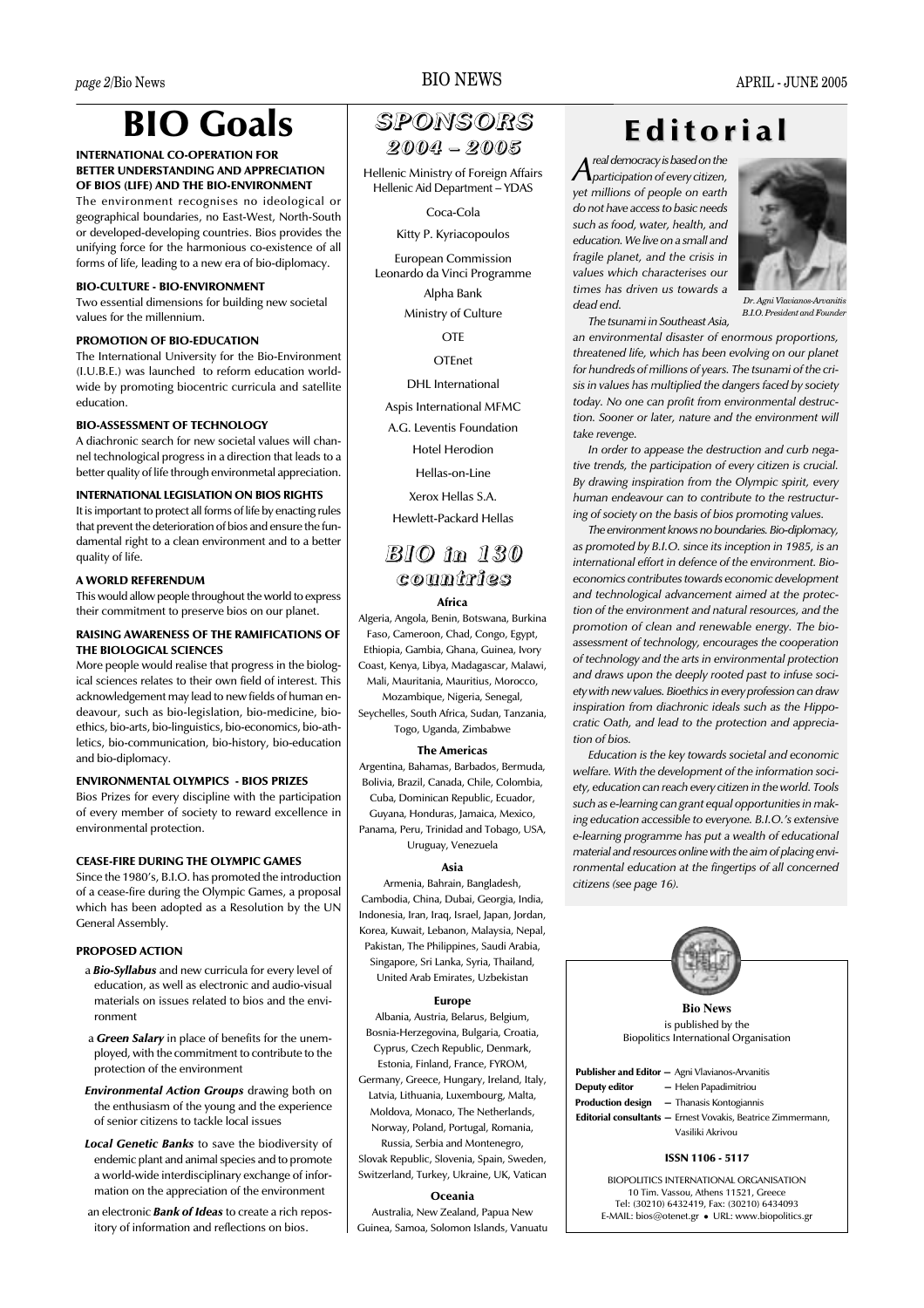## **BIO PROGRESS**

## Dag Hammarskjold A vision for peace

**B.I.O.** will be hosting a book pre-<br>**B**sentation in celebration of one hundred years from the birth of Dag Hammarskjold, second Secretary-General of the United Nations in Athens on June 16, 2005. Ambassador Kai Falkman, distinguished diplomat and B.I.O. Trustee, will be presenting his recently released book themed "To speak for the world - a selection of speeches and statements by Dag Hammarskiold, Secretary-General of the United Nations 1953-1961." The event will pay tribute to the eminent Swedish economist and statesman, who enhanced the prestige and effectiveness of the United Nations.

Many illustri ous speakers will join  $BIO$  $\sum_{i=1}^{n}$ the ideals and contribution of a unique leader who combined moral force with subtlety in meet-

ing international challenges. Profes sor Carl-Goran Heden, f. President of the Royal Swedish Academy of Sciences, will also be participating as a speaker in the event.

## **World Academy of Art and Science**

## The future of knowledge **WAAS General Assembly, Croatia**

The President of the<br>World Academy of Art and Science  $(WAAS)$  Dr. Walter Truett Anderson, has invited the B.I.O. President to co-chair a discussion on "Human Responsibility and Evolution -Was Huxley Right?" along with Jacques Delors, f. President of the European Commission and Profes

sor Carl-Goran Heden, f. President of

the Royal Swedish Academy of Sci-

ences. The discussion will take place dur-

ing the General Assembly of the World Academy of Art and Science, to convene in Zagreb Croatia on Novermber 17-20, 2005. The General Assem bly is themed "The Future of Knowledge - Evolu tionary Challenges for the<br>21st Century," and is expected to be an inspir ing and productive event.

in which distinguished scientists, thinkers and government leaders will explore a wide range of cutting-edge issues.

## Honour bestowed upon B.I.O.

The B.I.O. President, Dr. Agni Vla-<br>vianos-Arvanitis, was appointed quences and policy implications of knowledge, and the challenges con-Fellow of the World Academy of Art fronting people in a rapidly changing

and Science (WAAS) in February 2005. The World Academy of Art and Science is a nonofficial network of approximately 500 individual Fellows from diverse cultures, nationalities, and intellectual disciplines, chosen

for eminence in art, the natural and social sciences, and the humanities. Its activities focus on the social conse-

# **Environment for Europe**

#### **Belgrade, Serbia and Montenegro**

symposium themed "Environment A symposium themed "Environment"<br>grade on June 5–8, 2005, on the occasion of World Environment Day. The symposium will focus on the importance of the environmental sector in the process of European integration and is organised by: Environmental

has in several instances chosen to concentrate on cutting edge issues well ahead of general public recognition of their importance. The founding president of the World Academy elected in 1960, was Lord John Boyd Orr, Nobel Laureate

and first Director General of the UN Food and Agriculture Organisation

Ambassadors: the Chamber of Com merce and Industry of Serbia; the Secretariat for Environmental Protection of the City of Belgrade; and, the Union of Chemists and Chemical Engineers The B.I.O. President will be participating with an introductory speech on biopolicy and European integration

## **Environment and human health Belgrade, Serbia and Montenegro**

The B.I.O. President contributed a<br>paper on "Health and the Environment - Biopolicy with a View to the Future" to the proceedings from the International Conference on Environment and Human

Health, which was held in Belgrade, under the auspices of the Ministry of Science and Environmental

Protection of the Republic of Serbia, on April 20-22, 2005.

The Conference was co-organised by the Society for Development and Application of Science and Practice in Environmental Protection of Serbia and Montenegro (ECOLOGICA), by the Chamber of Commerce of Serbia and by the Association of Engineers of Serbia and Montenegro. The aim of the conference was to promote the close connection between human health and the environment and to

bring together Human health and the researchers, physicians, engineers, health health of the planet go inspectors and legislators to discuss the hand in hand. importance of acting responsibly towards the environment

Topics included: Sustainable development and human health; Degradation of soil and food production: Management of municipal and hazardous waste: Ouality of water and diseases associated with it; Natural aspects used in the prevention and cure of diseases

## How on earth can we live together? **The Tallberg Forum, Sweden**

n celebration of its 25th Anniversary, the Tallberg Foundation will be hosting a Forum themed "How on earth can we live together? Exploring Frameworks for Sustainable Global Interdependence." The Forum will be held in the beautiful Swedish village of Tallberg from July 30 to August 3, 2005. Their Majesties the King and Queen of Sweden, who support this event, will highlight the occasion.

This open Forum will unite approximately 450 leaders from all over the world. The range of expertise is widespread among participants, therefore the event is foreseen to have a successful outcome provided with enlightening conversation and dialogue which will aim for increased global cooperation and understanding. Discussions will focus on the need for more effective institutional structures and leadership, promoting the principles of democracy, human rights, and sustainability. The Tallberg Foundation is a non-



profit, independent organisation aimed at bringing together diverse people in open conversations on leadership, values and institutional change. At the invitation of Bo Ekman, President of the Tallberg Foundation, the B.I.O. President will be participating in the Forum. Other invited participants include: Goran Persson, Prime Minister of Sweden; Kofi Annan, UN Secretary-General; Shakukat Aziz Prime Minister of Pakistan: James Wolfensohn, President, The World Bank: HRH Prince El Hassan bin Talal of Jordan: Gro Harlem Brundtland, former Prime Minister of Norway: Sonia Gandhi, President of the Congress Party. India: Vaclay Havel. former President of the Czech Republic; Stipe Mesic. President of the Republic of Croatia; Ivan Miklos, Deputy Prime Minister and Minister of Finance, Slovak Republic: Par Nuder, Minister of Finance, Sweden: Marcello Palazzi. Founder and Chairman, Progressio Foundation, the Netherlands: Jean François Rischard Vice President for Europe. The World Bank: Mikheil Saakashvili, President of Georgia; Aram Sarkassian, former Prime Minister of Armenia: Desmond Tutu Archbishop Emeritus, South Africa; Jacques Wagner, Minister of Planning, Brazil; Margot Wallstrom. Vice President of the European Commission; Anders Wijkman, Member of the European Parliament, Sweden.

## **Environmental protection is a must** Alexandria, Egypt

the 15th Conference on "Environmental Protection is The 15th Contenue on Environmental Partial Egypt.<br>a Must" was held on May 3-5, 2005 in Alexandria, Egypt. The aim of this annual initiative is to open a discussion among scientists in many different countries on a wide spectrum of environmental problems. Some of the diverse topics addressed at the conference were: recent environmental changes and pollution; updates on the present knowledge of the impact of chemical pollution of soil, water and air on wild life and man: the evaluation of freshwater and marine pollution; legal and technological measures to reduce pollution levels; and recommendations and suggestions for concerned authorities. The conference was held under the auspices of the Ministers of Petroleum, Electricity, Health and Population, High Education and Scientific Research, Agriculture, Environmental Affairs, and the President of Ain-Shams University.

The B.I.O. President participated in the Scientific Committee of the conference and delivered a keynote address at the opening session. Her address focused on biopolicy as the needed vision for improving quality of life and for every sector of society and every profession to engage in environmental appreciation and action. Other distinguished

speakers at the opening session included:<br>Samy El Gindy, Secretary General of the Conference, Member of the Egyptian Parliament, and Vice President of the Euro-Arab Cooperation Center; Professor Mourad



Distinguished decision-makers and dignitaries participated in the conference's opening session.

Abdel Kader, Vice President of Aim Shams University Mohammed Halil, Deputy Minister of Environment; Mohamed El Gazzer, Director, Ministry of Energy; Mohamed Abdella. President of Alexandria University and former President of the Parliamentary Foreign Affairs Committee; Mohamed Abdel-Salam El Mahgoub, Governor of Alexandria: and Dr. Osman Assal. Governor of El Behara.

During the conference, the B.I.O. President was also honoured with one of five Environmental Prizes conferred to personalities of international acclaim for their contribution to environmental appreciation and preservation. Dr. Vlavianos-Arvanitis was honoured for promoting the environment and bio-diplomacy as a vehicle for peace.

of the dominant worldwide trend towards privatisation.

Professor von Weizsaecker is co-author of the new book "I im-

its to Privatisation," the first thorough audit of privatisa-

isation and liberalisation. From analyses of over  $50$  case

studies of best- and worst-case experiences of privatisa-

tion, this important treatise provides a wealth of guidelines

for policy and action that will restore and maintain the right

balance between the powers and responsibilities of the

state, the private sector and the increasingly important role

The book outlines the historical emergence of global-

tions from around the world

## **Deconstructing democracy**

### **Brussels**, Belgium

the twenty-first Aurelio Peccei Lecture on "Decon-held by the Brussels-EU Chapter of the Club of Rome on March 2. 2005, at the Royal Academy of Belgium. The lecture was presented by Professor Ernst Hirich von Weizsaecker, Member of the German Parliament and Chairman of the Parliamentary Committee on Environment, Nature Conservation and Nuclear Safety. Professor von Weizsaecker is also a distinguished B.I.O. Trustee, and has participated in several B.I.O. international conferences and events.

The subject of the lecture - a topical issue in all democratic societies - was dealt with, starting from an analysis

## Imagining a sustainable future – Kefalonia, Greece

of civil society.

conference themed "Imagining a sustainable future:  $A$  the rebirthing of blue village" will be hosted by AWISH Hellas from 29 September to 3 October 2005 on the island of Kefalonia in Greece. The event is held at the initiative of Nicholas Zaferatos, Professor at the Huxley College of Environmental Studies, Western Washington University, and President and CEO of AWISH Hellas. The conference kicks off the start of a university programme in sustainable community development in Kefalonia, beginning in Fall 2005.

The mission of AWISH Hellas (A World Institute for a Sustainable Humanity) is to foster and promote knowledge, understanding, social interactions, and creative endeayours addressing the human and global dimensions of sustainable community development. AWISH Hellas promotes learning, creative programmes and activities advancing community wellness, the preservation of natural resources, sustainable economies, and community prosperity. The mission is carried out through a multi-dimensional programme of activities that include academic training, applied research, university partnerships, field internships, and international seminars, workshops and conferences in sustainable development, the arts, personal and community wellness and healing

The B.I.O. President, who serves on the Board of Advisors of AWISH Hellas, will be one of the guest speakers at the conference. Another eminent guest speaker will be Professor Bradley Smith, Dean of the Huxley College for Environmental Studies and distinguished B.I.O. Trustee. Prior to his appointment as Dean of Huxley College in 1994, Professor Smith had served for three years as the first Director of the Office of Environmental Education for the U.S. Environmental Protection Agency (EPA) and as a Special Assistant to the Administrator of the EPA.

global civilisation. It Northaman day Children **GENERAL AND NATION**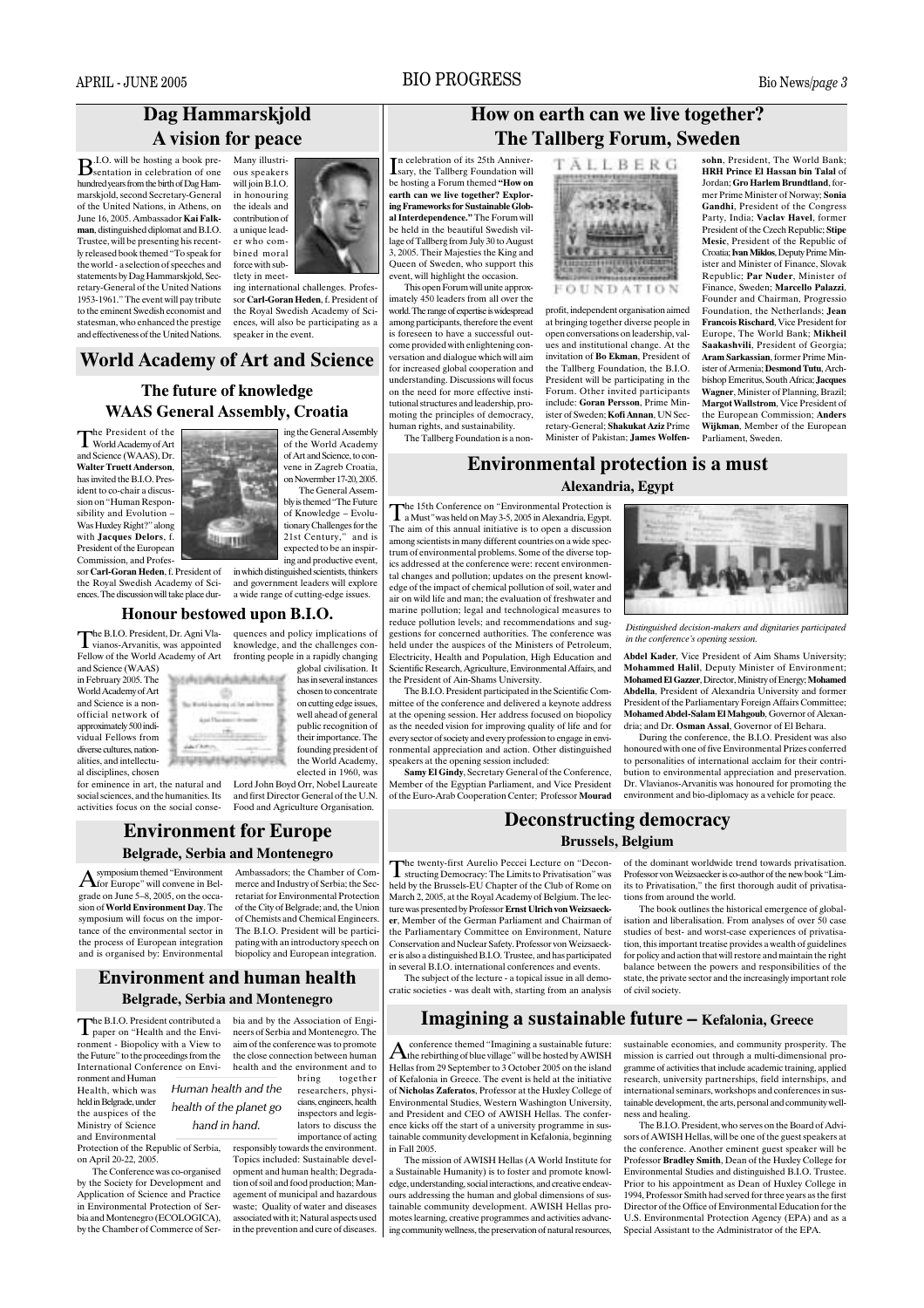## **BIO-EDUCATION**

APRIL - JUNE 2005



## **B.I.O. PUBLICATIONS**

## **PROCEEDINGS**

- ▶ BIOPOLITICS THE BIO-ENVIRONMENT VOLUME I, A. Vlavianos-Arvanitis, Ed. First BIO International Conference, May 1987 (English, 400 pp.) 1988<br>▶ BIOPOLITICS - THE BIO-ENVIRONMENT - VOLUME II, A.
- Vlavianos-Arvanitis, Ed. Second BIO International Conference, Oct.
- Vlavianos-Arvanitis, Ed. Second BIO International Conference, Oct.<br>1988 (English, 543pp.)1989<br>HOROLITICS THE BIO-ENVIRONMENT VOLUME III, A. Vlavianos-Arvanitis, Ed. Fourth BIO International Conference, Jan. 1991<br>(Engli
- 
- FIOPOLITTICS THE BIO-ENVIRONMENT VOLUME V, A Via<br>vianos-Arvanis, Ed. Sixth BIO International Conference Interna-<br>tional Sakharov Festival, Athens, July 1994 (English, 671 pp.) 1996<br>FIOPOLITICS THE BIO-ENVIRONMENT -
- 
- 
- 
- August 1999 (Greek, 299 pp.) 2001<br>
BIOPOLITICS THE BIO-ENVIRONMENT VOLUME VIII, A MOTOLITICS - THE BIO-ENVIRONMENT - VC<br>Vlavianos-Arvanitis, Ed. BIO International Confere<br>(English, 335 pp.) 2001  $\frac{2000}{2001}$

- **BUSINESS**<br>
 BUSINESS STRATEGY FOR THE BIO-ENVIRONMENT I<br>
(Greek), A. Valvanos-Arvantits, Editor. Frist Conference on Business<br>
Strategy for the Bio-Environment, Athens, Nov. 1992, 132 pp., 1994<br>
 BUSINESS STRATEGY FOR T
- 
- FIGURESS STRATEGY FOR THE BIO-ENVIRONMENT II<br>Greek), A. Vlavianos-Arvanitis, Editor. Second Conference on Business Strategy for the Bio-Environment, Athens, Dec. 1993, 180 pp., 1994<br>(Greek), A. Vlavianos-Arvanitis, Editor.
- **FOSINESS STRATEGY FOR THE BIO-ENVIRONMENT 1**<br>(English), A. Vlavianos-Arvanitis, Editor. Proceedings from the Sec-<br>ond Symposium on Business Strategy for the Bio-Environment, Athens,<br>Dec. 1993, 168 pp., 1995<br>PSEX STRATEGY
- 
- F BUSINESS STRATEGY FOR THE BIO-ENVIRONMENT II<br>
(English), A. Vlavianos-Arvanitis, Editor. Proceedings from a Corporate<br>
Symposium, Harvard Club of New York City, Feb. 1995, 105 pp., 1996<br>
FUSINESS STRATEGY FOR THE BIO-ENV

## **DIPLOMACY**

- 
- 
- FIPLOMACY<br>
FORD INTERNEXT MILLENNIUM, A. Vlavianos-Arvanitis, Editor. Proceedings from a Francophone Symposium, October 1987<br>
FIOS INTHE NEXT MILLENNIUM, Lecture by the Right Honourable<br>
Lord Ennals sponsored by the Britis
- General Assembly of the Academy of Athens by Academician Professor C. Bonis (Greek), March 1990
- THE BIO-ENVIRONMENT AND INTERNATIONAL CO-OPER-
- FIHE BIO-ENVIRONMENT AND INTERNATIONAL CO-OPERATION, A Viavianos-Arvanitis, Editor. A Hellenic-Turkish Syn-<br>posium, Athens City Hall, May 1990 (English, 79 pp.) 1990<br>FIO-DIPLOMACY AND INTERNATIONAL CO-OPERATION, A Viaviano
- 
- FOPULATION GROWTH, FOOD SECURITY AND EQUITY, AN HARABIT Symposium, Athens, April 1993 (English, 47 pp.) 1993<br>
Hellenic-Indian Symposium, Athens, April 1993 (English, 47 pp.) 1993<br>
FIOPULTICES THE BIO-ENVIRONMENT BIO-CU
- 

## **TEXTBOOKS**

- EXIDUUNE<br>EIOPOLITICS DIMENSIONS OF BIOLOGY A Vlavianos-Arvani
- 
- FBIOPOLITICS DIMENSIONS OF BIOLOGY A. Vlavianos-Arvani-<br>
is (Greek, English, French) 1985<br>
FIOPOLITICS METHODS OF IMPLEMENTATION A. Vlavianos-Arvanitis (Greek, English) 1985<br>
FIOPOLITICS BIO-SYLLABUS OUTLINE A. Vlavi
- English) 1990, 1991<br>THE INTERNATIONAL UNIVERSITY FOR THE BIO-ENVI-
- RONMENT A. Vlavianos-Arvanitis (English 1991, Greek 1991-1992)<br>
BIOPOLITICS THE BIO-ENVIRONMENT: BIO-SYLLABUS
- A. Vlavianos-Arvanitis and A. Oleskin (English 1992, Russian 1993)<br>BIOPOLITICS THE BIO-ENVIRONMENT- BIO-CULTURE
- 
- FRIOPOLITICS THE BIO-ENVIRONMENT- BIO-CULTURE<br>
A Viavianos-Arvanitis (Greek, 192 pp.) 1994<br>
FRIOPOLITIQUE LE BIOENVIRONNEMENT A. Vlavianos-<br>
Arvanitis (French, 48 pp.) 1998<br>
FRIOPOLITICA EL BIO-AMBIENTE A. Vlavianos-
- 111 pp.) 2000<br>BIO-SYLLABUS FOR EUROPEAN ENVIRONMENTAL EDU-
- CATION (English, 880 pp.) 2003<br>
PEOPLE WITH A DISABILITY IN MODERN SOCIETY (English,  $Greek$ ) 2004

## **PERIODICALS**

#### BIONEWS Newspaper, English and Greek (1987, 1994–2005) **CD-ROMS**

- → BIOPOLITICS THE BIO-ENVIRONMENT (English) 1999<br>
→ BIO-SYLLABUS FOR EUROPEAN ENVIRONMENTAL EDUCATION (English) 2002<br>
CATION (English) 2002<br>
→ PATMOS BIO-ENVIRONMENT BIO-CULTURE (2002)<br>
→ MYTHOS RIVERS AND MOUNTAI
- 

- 
- FINTENDENTAL OLYMPICS BIOS PRIZES, St. Petersburg,<br>
NIMENTAL OLYMPICS BIOS PRIZES, St. Petersburg,<br>
Russia, September 1999 (English, Greek) 1999<br>
NEWIRONMENTAL OLYMPICS BIOS PRIZE, The Kogi of mbia, October 1999 (English, Greek) 1999

**Periodicals**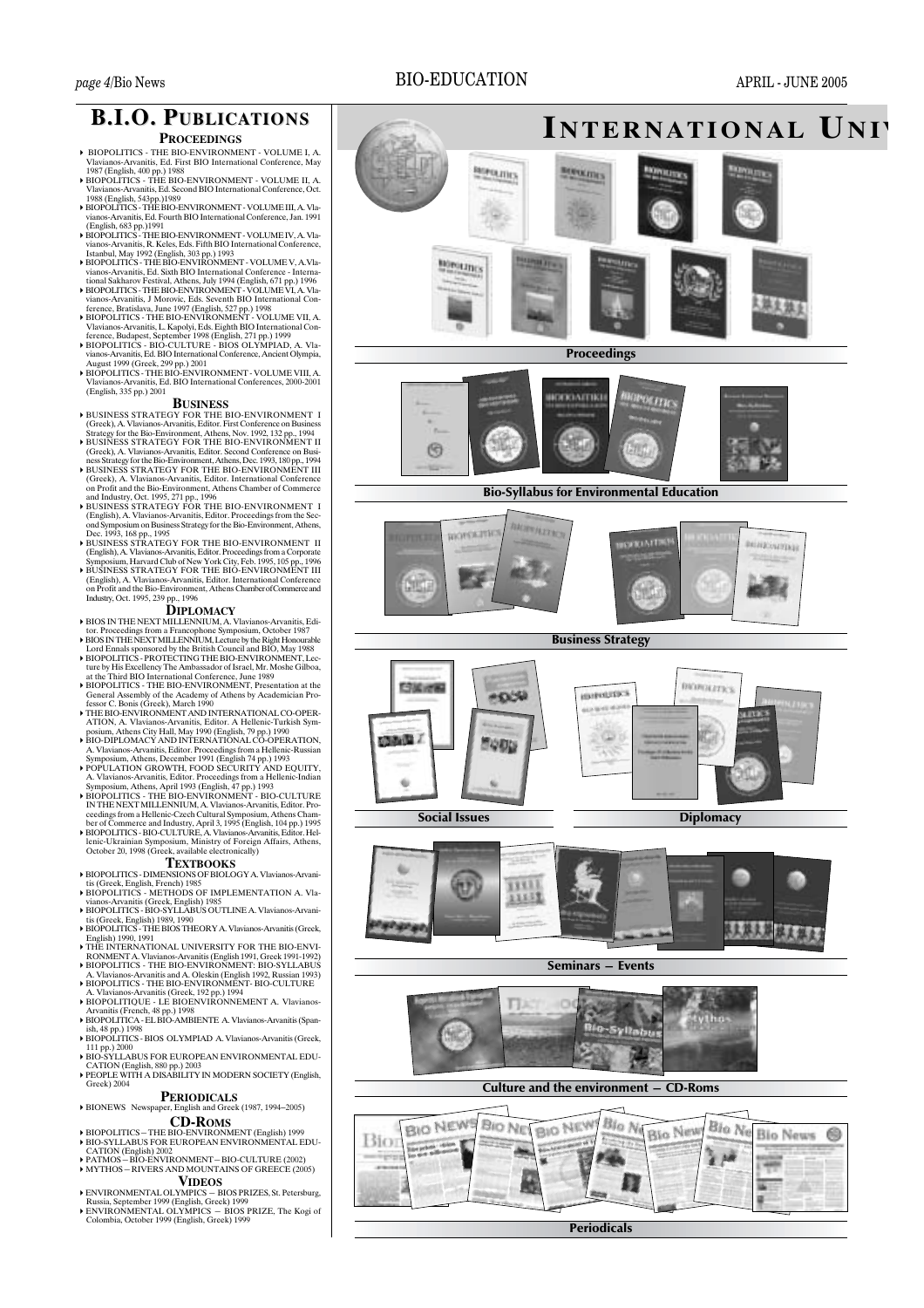## **VERSITY FOR THE BIO-ENVIRONMENT**

**Biopolitics** online www.biopolitics.gr



Visit the B.I.O. website for information on our latest activities, events, educational projects and publications

Biopolicy – a vision for peace

International support for the work of B.L.O.

"Bio-education to enrich sustainability" B.I.O.'s 14 course e-learning project promoting new dimensions in education

International vouth projects **Bios Olympiads, Bios Schools, Youth Farm** 

**B.I.O.** cooperates with 130 countries Events and projects listed by country, 1985 to 2005

Recent events, programmes, proceedings

**Information in Chinese for our friends in China** 

Media and the environment

**Accessibility and social justice** 

Bio-culture, mythos, past, present, future

Bio-tourism - protecting nature and culture

"Profit and the bio-environment" Publications, lectures, events promoting biodiversity, education, and culture as the true wealth of humanity

New publications, periodicals, CD-Roms

**Information in Spanish for our friends worldwide** 

**Environment and agriculture** 

Environmental values and cease fire during the Olympics

World Referendum to save the environment

**Royal Swedish Academy of Sciences** 2004 Biopolicy Award The B.I.O. President receives the 2004 **Biopolicy Award at the RSAS. From** left: Dr. Walter Anderson, President o the World Academy of Art and Science; Academician Carl Goran .<br>Heden; Dr. Agni Vlavianos-Arvanitis; and Professor Erling Norrhy f. Secretary General of the RSAS.

## Progress 2004 - 2005

#### 2004

- **Honours and distinctions** B.I.O. President receives 2004 Biopolicy Award from the Royal Swedish Academy of Sciences, the BioFocus Foundation and the Royal Swedish
- Academy of Engineering Sciences Nomination for the I William Fulbright Award for International Understanding

#### New B.LO, divisions

▶ B.I.O. Division created in Portugal, under the auspices of the Oporto<br>University Medical School. Dr. Maria Barroso Soares is President of the Divi-

#### **B.I.O.** international conferences

- "Hellenic-Turkish Cooperation in Biopolitics – On the Road to European union Ideals" under the auspices of the Turkish Ambassador to Greece and the Office of the European Parliament Representation in Greece
- ▶ Inauguration of B.I.O. Division in Portugal, Oporto University<br>
19th Annual Youth Bios Olympiad,
- St. Petersburg, Russia  $\triangleright$  Press conference and presentation
- of the new B.I.O. publications on<br>"People with a Disability in Modern Society," with the participation of Euro-parliamentarians, diplomats, journalists and business professionals. Office of the European Parliament in Greece, Ather

#### **Programmes in bio-education**

- Development of 14 tutor-supported e-Learning programmes in Agriculture, Architecture, Diplomacy, Economics, Energy, Ethics, Health, History, Legislation, Technology, Tourism, the Common Agriculture Policy, People with a Disability in Modern Society, and Waste Treatment and Management.
- $\triangleright$  B.LO, participates as core partner in the EU Leonardo da Vinci "Bios & Environment Transnational Network" programme. Development of extensive educational material and networking in bio-education
- Participation in "Youth Farm" Leonardo da Vinci educational programme for young farmers, coordinated by Intercollege Cyprus
- ▶ Participation as academic liaison in<br>the World Bank's European Academic Action Network for Development
- $\triangleright$  Co-operation in the development and teaching of biopolicy courses<br>with the Eastern University of Science and Technology, Shandong, China
- ▶ Working group for bio-education within the framework of the European Union programme on "Prospects" for Technology and Investigation'
- "Family Concept in Modern City Life" a youth workshop in cooper
- ation with Fatih University Istanbul Bios Schools organised throughout the year in St. Petersburg, Russia
- Seminars/conferences/special events Example 2011 Engine Press, Olympia Forum, Athens
- Exercise  $\blacktriangle$  Keynote address. 11th International Conference of the World Society for Hellenism and Orthodoxy, Union of Greek Journalists, Athens
- Participation in the tenth Annual General Assembly of the Pontifical<br>Academy for Life, The Vatican
- Keynote address at the kick-off meeting of the "Youth Farm" Leonardo da Vinci Programme, Nicosia, Cyprus
- ▶ Keynote address at the conference on "Problems of the Modern World
- and the Cultural Role of Greece' organised by the municipality of Patras in cooperation with Olympia Forum
- ▶ Keynote address, steering commit-<br>tee meeting of the "Bios & Environment Transnational Network<sup>1</sup> Leonardo da Vinci programme in Palermo, Italy<br>
> Special keynote address, Women's
- International Club, Athens  $\blacktriangleright$  Participation in the Organising Com-
- mittee and keynote lecture at "The Hague Conference on Environment and Security in the 21st Century, Peace Palace. The Hague
- Participation in the Annual World Bank Conference on Development Economics, Brussels
- $\blacktriangleright$  Participation in the Seventh German World Bank Forum, Munich Keynote speech, Youth Women's
- Christian Association of Greece, Athene Participation in the Environmental
- Technology for a Modern Society Symposium, organised by the Norwegian Embassy and Innovation Norway, Athens
- Keynote speech and chair at the III International Congress on Bioethics Cuenca, Spain
- $\blacktriangleright$  Keynote address at the conference
- on "Mass-Individualisation of highon Mass marviolalisation or ingineer<br>er education for the knowledge-<br>based society," The Netherlands Participation in the Economist Meetings on defence, e-government, and
- biotechnology  $\triangleright$  Presentation of the B.I.O. publication "People with a Disability in Modern Society" to the Paraplegic Society of northern Greece

### **B.I.O.** publications

- $\triangleright$  People with a Disability in Modern Society (English, 168 pp.)
- People with a Disability in Modern Society (Greek, 152 pp.)
	- $\triangleright$  Quarterly publication of "BioNews," the official B.I.O. newspaper

#### **Awareness raising**

- Extensive B.I.O. campaign to improve<br>accessibility to beaches for people with a disability<br>with a disability<br>Norld Referendum to invite every
- individual on the planet to vote for the protection of the environment

#### Media coverage

- Hour-long television programme<br>hosted weekly by the B.I.O. President  $\blacktriangleright$  International television interviews and
- press coverage<br>  $\blacktriangleright$  B.I.O. website www.biopolitics.gr features news and information on<br>all B.I.O. activities and projects.

#### 2005

#### **Honours and distinctions**

- The B.I.O. President is elected Fellow of the World Academy of Art and Science
- The B.I.O. President is appointed Visiting Professor at the Department of International and European Studies, Panteion University, Athens
- The B.I.O. President receives an Environmental Prize by the Euro-Arab Cooperation Center

### **B.I.O.** international conferences

- Symposium on "Hellenic-Turkish Cooperation in Biopolitics" under the auspices of the Turkish Ambassador<br>to Greece, held in Athens
- Symposium on "Hellenic-Turkish" Cooperation in Biopolitics" held at Ankara University, Turkey<br>Figure 1.1 Turkey<br>For Speak for the world – a selection
- of speeches and statements by Dag Hammarskiold, Secretary-Genera of the United Nations 1953-1961, Symposium held in Athens

▶ Xth Youth Bios Olympiad held in St. Petersburg

#### Programmes in bio-education

- $\blacktriangleright$  Launching and implementation of 14 tutor-supported e-learning courses in agriculture diplomacy ecocomics, energy, ethics, health, history, legislation, technology, etc. Cooperation with 52 countries.
- $\triangleright$  Cooperation with the Huxley College of Environmental Studies. Western Washington University, USA. in the conference on "Imagining a sustainable future - the rebirthing of a blue village" hosted by AWISH<br>Kefalonia, Greece<br>P Participation in "Youth Farm"
- Leonardo da Vinci educational programme for young farmers, coordinated by Intercollege Cyprus
- $\triangleright$  Participation as academic liaison in the World Bank's European Academic Action Network for Development

#### Seminars/conferences/special events

- Example 22 Former Pressure 21 Former Pressure al Conference of the World Society for Hellenism and Orthodoxy Athens
- As Corresponding Member of the Pon-<br>tifical Academy for Life, the B.I.O. President participated in the eleventh Annual General Assembly of the Academy, The Vatican<br>
Participation in the "Symposium on
- the Worldwatch Institute Report, State of the World: Redefining Global Security" European Parliament, **Brussels**
- ▶ Participation in the Aurelio Peccei<br>lecture on "Deconstructing Democracy - The Limits of Privatisation," hosted by the Club of Rome, Brussels - EU Chapter at the Royal Academy of Belgium
- The B.I.O. President participates as Official Delegate of the Hellenic National Commission for UNESCO at the "First intergovernmental meetin the absent same of a finalising a draft of a declaration on universal norms on bioethics." Paris
- $\triangleright$  Keynote address and participation in Scientific Committee, International Congress on Energy Efficiency<br>and Renewable Energy Sources in
- Industry & Construction, Bulgaria<br>M. Industry & Construction, Bulgaria<br>M. B.I.O. establishes cooperation with the Global Marshall Plan initiative, based in Germany
- $\triangleright$  B.I.O. establishes cooperation with the Borneo Tropical Rainforest
- Foundation and submits joint proposal for the implementation of elearning courses in environmental education to the Government of Malaysia
- Keynote speech, 15th Conference on "Environmental protection is a Must," Alexandria, Egypt
- Participation in "Peace and Environment" prize award ceremony in honour of H.H. Sheikh Maktoum Bin Rashid Al Maktoum, Vice President and Prime Minister of the United Arab Emirates and Ruler of Dubai, Dubai Participation in the Annual Bank

Conference on Development Eco-

nomics, sponsored by the World

Bank, Amsterdam, The Netherlands

Honoured guest and keynote speak-

er at the conference on "Accessi-

bility to Life" organised by the Para-

plegic Society of the City of Drama,

 $\triangleright$  Participation in the Tallberg Forum,

► Keynote speech at the "Greenac-

cord 3rd International Media Forum<br>on the Protection of Nature," Rome

 $\triangleright$  The R<sub>I</sub>O President is keynote

speaker with Jacques Delors and

Academician Carl-Goran Heden,

at the conference on "The future of

knowledge - evolutionary challenges

of the 21st century." sponsored by the

World Academy of Art and Science,

Keynote speech and participation

in the Scientific Committee at the

IVth World Conference on Bioethics,

sponsored by the International

Bioethics Society, Gijon, Spain

▶ "Mythos and the Bio-Environment.

► Quarterly publication of "BioNews,"<br>the official B.I.O. newspaper

Awareness raising<br>▶ Extensive B.I.O. campaign to improve

accessibility to beaches for people

 $\triangleright$  World Referendum to invite every

individual on the planet to vote for

the protection of the environment

International television interviews and

press coverage<br>B.I.O. website www.biopolitics.gr

features news and information on

all B.LO. activities and projects.

A Contribution to Bio-Culture" CD-

Zagreb, Croatia

**B.I.O.** publications

Rom (in press)

with a disability

Media coverage

.<br>Greece

Sweden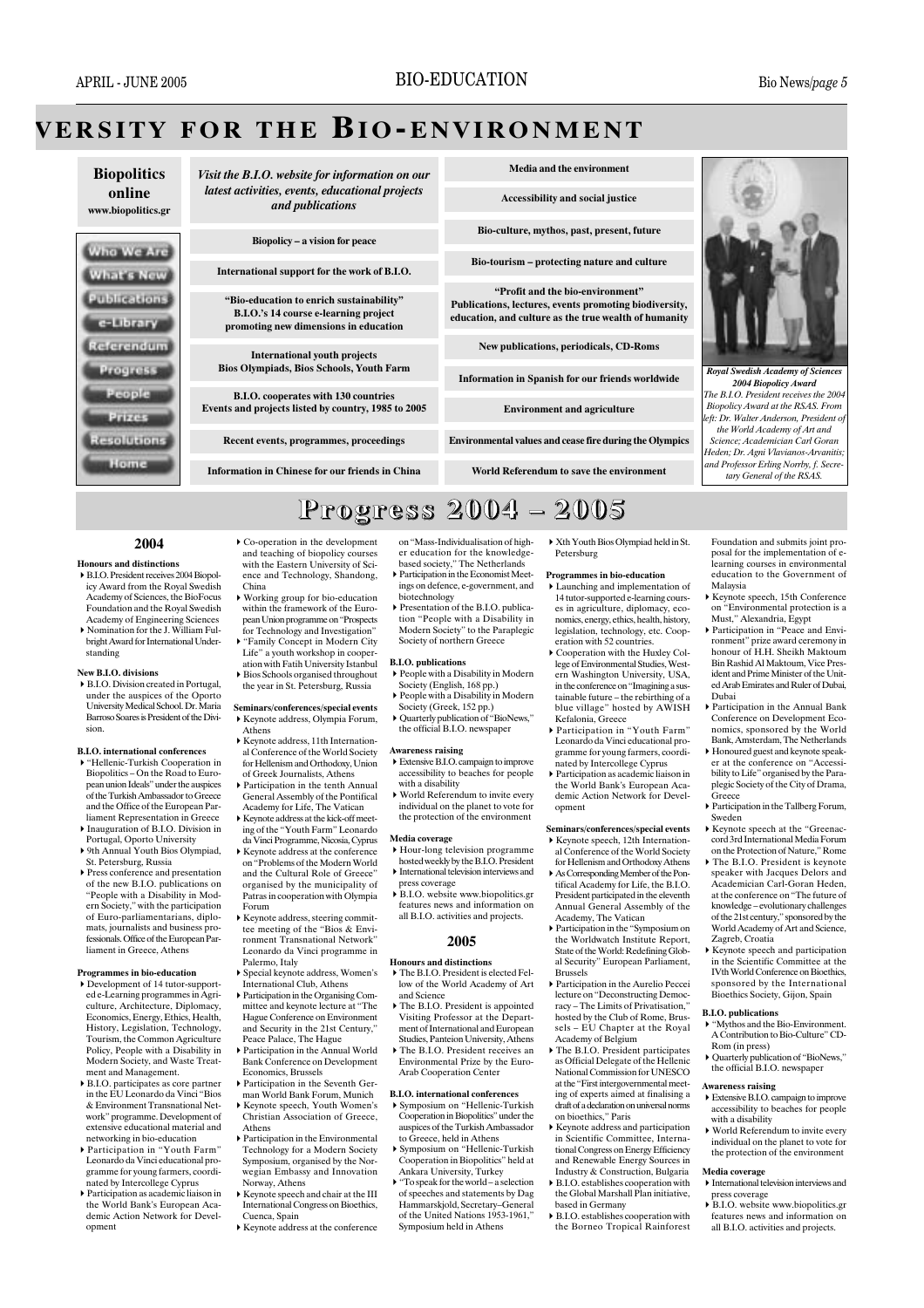## **BIO-ECONOMICS**

## **Athens Money Show Profit and the Environ:**



A three dimensional approach to economics can promote policy with a vision and help to integrate culture and biodiversity as a measure of the real wealth of humanity.

Dr. Agni Vlavianos-Arvanitis President and Founder, Biopolitics **International Organisation** 

to succeed in capturing new markets.  $\int$  the enterprises of the future will have to align their growth strategies with providing solutions to the world's most pressing challenges: clean energy, the protection of natural resources, water and safe food Corporate social and environmental responsibility have entered the mainstream, as companies are facing growing pressure to be responsible citizens.

When companies minimise their environmental risks and foster ethical policies, they may also gain a competitive advantage by reducing costs, improving the quality of their products and services, and gaining access to new markets. As many public and private investors refuse to endow companies that pollute the planet and place the health of the world's population at risk, investments are increasingly directed towards businesses that meet the basic standards of environmental responsibility

Around the world, corporate citizenship is being influenced by deeper social changes that make it necessary for companies to espouse environmental standards. For example, France requires all companies listed

The environment, health.

culture, education, and

biodiversity are the true

wealth of humanity.

on the Paris Stock Exchange to include information about their social and environmental performance within their financial statements Socially aware investors can choose among some

230 mutual funds, and more than 800 independent asset managers identify themselves as managers of socially responsible portfolios for institutional investors and highnet-worth individuals.

Indexes of social and environmental performance - like the Dow Jones Sustainability World Indexes and FTSE4Good - are becoming significant market factors in screening for good citizenship and corporate social responsibility. These indexes drop companies that fail to meet social responsibility standards. With pro-envi-

ronmental shareholders entering into dialogue with decision makers, corporate behaviour on the environment can be steered towards a direction that can meet the needs and demands of the global public and civil society.

The creation of new jobs, particularly for youth, is an imperative for relieving hunger and poverty and regenerating the world's economies. Rather than providing

conventional benefit payments to the unemployed, they could be offered the opportunity to work in some area related to the protection or restoration of the environment and earn a "green salary" for their contribution. The opportunities abound, as many environmental problems exist today that can be ameliorated by human intervention. If we are to succeed in reversing global environmental degradation and in limiting poverty, people everywhere must be<br>imbued with a love and respect for bios and the environment

## Policy and decision-making with a vision

Alejandro Diaz Ambassador of Mexico

he concept of protected areas in Mexlie why be presented in the prehispanic times. Ancient Mayan cultures used to include strictly protected zones and time periods in exploited areas. In the fifteenth century King Netzahualcoyotl reforested large areas in the Valley of Mexico and in the next century Emperor Moctezuma II founded zoological parks and botanical gardens

In the world only 12 countries har- $\frac{1}{2}$  hour 60% of the total biodiversity of the planet. Mexico is one of these, taking first place in reptile diversity, second in mammals, fourth in amphibians and

vascular plants and tenth in birds. Mexico has an incomparable natural beauty and many valuable natural resources that have been recently better administrated in order to improve the standard of living, particularly of those in abject poverty.

In recent decades, Mexico suffered intensive and destructive use of natural resources. The envicommental degradation affected the quality of life and the economic and social potential of Mexico We are now facing the challenge of stopping and reversing the accumulated damage, a task that has been given the highest priority together with the fight to eradicate poverty and famine. Environmental protection and sustainable use of natural resources represent a social mandate and a government commitment that requires the participation of all sectors of society.

Mexico will host The Fourth World Water Forum next March 2006 to address how population growth and industrial development have triggered enormous increases in demand for water throughout the world. It offers

an excellent opportunity for strengthening cooperation ties among our nations and for facing the challenge of attaining sustainable water use. We are obliged to ratify commitments and to take more determined energetic, and solution-oriented actions. The Embassy of Mexico in Athens has

broadly informed relevant NGOs in Greece and Cyprus about the Fourth World Water Forum and Linvite every one of you to come to Mexico and participate. Together we may ensure local actions that enable us to successfully meet this global challenge. Mexico has also been deeply involved

in the Plan Puebla Panama. a proposal made by Mexico and seven of the Mesoamerican countries to strengthen regional integration and to boost development in the area. The PPP stimulates regional cooperation in order to enjoy, in a sustainable way, the

regional advantages of Mesoamerica, to overcome its physical infrastructure deficit and reduce the region's high poverty indexes as well as its vulnera bility to natural disasters. The PPP ensures that all the initiatives entail environmental friendly practices that promote the conservation and sustainable administration of natural resources

To find those areas of synergy where trade. environment and development can be mutually beneficial, we must address some important challenges Climate change has serious implications for the health and well-being of our ecosystems. We should secure a future in which carbon dioxide emis sions are drastically reduced, despite the economic cost Electricity and other forms of energy are critical to social

and economic develop ment but we should avoid the high social, economic and environmental costs related to use. The management of natural and renewable resources is a must for guaranteeing sustainable development. At the same time, we urgent ly need to improve the welfare of the nearly three



billion people who live in poverty.

Let us firmly reinforce laws and institutions for protecting the environment; let us implement effective public policies with participation of our citizens: and let us invest in infrastructure, research, and sanitation, and in the efficient use of water. We must concentrate on promoting and encouraging scientific and technological research to resolve the main environmental problems. Here, the efforts of civil society organizations to identify priorities for sustainable development action as well as to undertake joint research are of utmost importance. The example of NGOs working in the field, like B.I.O., is encouraging. These NGOs require further funding programs as well as better technical support in order to allow them a greater presence in the international fora and in the exchange of information or technical expertise.

We need a far-reaching change in the attitudes and behaviour of the citizens, governments and corporations in order to guarantee a sustainable future. This should be our common responsibility and our personal commitment.

## Petros Tsoungas

General Secretariat of Research and Technology

am present here today as the representative of Professor Ioannis **Treschiament of Processor Tourning** Research and Technology, who is attending a government meeting in<br>Thessaloniki. The

purpose of this meeting is to address a critical issue regarding national policies concerned with inno-

The General

vation.

ogy not only directs, but also designs,

**European Commission** orporate social responsibility is an issue of great concern within the European Union. It has also become an issue that will be of great concern in the future.

**George Kremlis** 

Head, Judicial and Legislative

**Affairs**, DG Environment

Corporate social responsibility includes environmental responsibility, within the framework of the concepts of economy, society, and the environment This threedimensional perspective reflects the European Union

strategy which hopes to render the EU the most competitive and expansive economy on a global scale by the year 2010. Understanding that the guidelines for protect-

includes environmental

of economy, society,

and the environment.

ing the environment on a European level are much more stringent in comparison to similar provisions made by other strong economic forces, such as the United States, Japan, or Canada,

is an advantage for European corporate development. Owing to these strict environmental

provisions European companies have a competitive advantage, as the cost of complying with EU environmental laws has already been integrated in all corporate activities, as opposed to cor-

is co-funded by the depart-

regional develop-

pean Union and by .<br>Greek national funds. The Biopolitics



porate activities in other countries.

The European Union is a socially conscious democracy, a European community guided by the heads of governments who embrace the values of social freedom. Within the context of the Lisbon Treaty many new strategies have been developed. These strategies aim to strengthen the EU's econ-

omy by improving its competitiveness on a global scale. This, in turn, implies that we need to make the environment and social standards a major part of these strategies in order to ensure success

The issue of corporate social responsibility has been handled by the European Council in a Green Paper, which was announced in 2001 and was accompanied by other activities throughout the following

years. A new Euro-Corporate social responsibility pean Council announcement regarding corporate social responsibilresponsibility, within the ity is expected to framework of the concepts be published by the  $end$  of  $2005$ 

These are nonbinding announcements, and serve

to offer guidelines for policy, since corporate social responsibility falls under the "soft law" category according to Community law. Corporations, however, must adopt certain behavioural standards which will allow them to advance beyond the confines and provisions imposed by Community law

> and respect of the environment are admirable and are commended by the General Secretariat of Research and Technology. The Biopolitics International Organisation has the ability to effectively design and implement its activities within the spirit of development, technol-

ogy, and research. It is a generally known fact that respect for the environment should be embodied in every developmental activity, whether it is scientific, technological, or business oriented. The environment encompasses all major policy issues, and serves as the driving force in European and in Greek national policy.

and implements national policies. These national policies must be coordinated between the development of research and technology in Greece. This goal is gaining speed due to an

...<br>importa

are commended by the **General Secretariat of** Research and Technology.

B.I.O.'s unwavering efforts

int programme which  $m$ ent of

ment of the Euro-International Organ-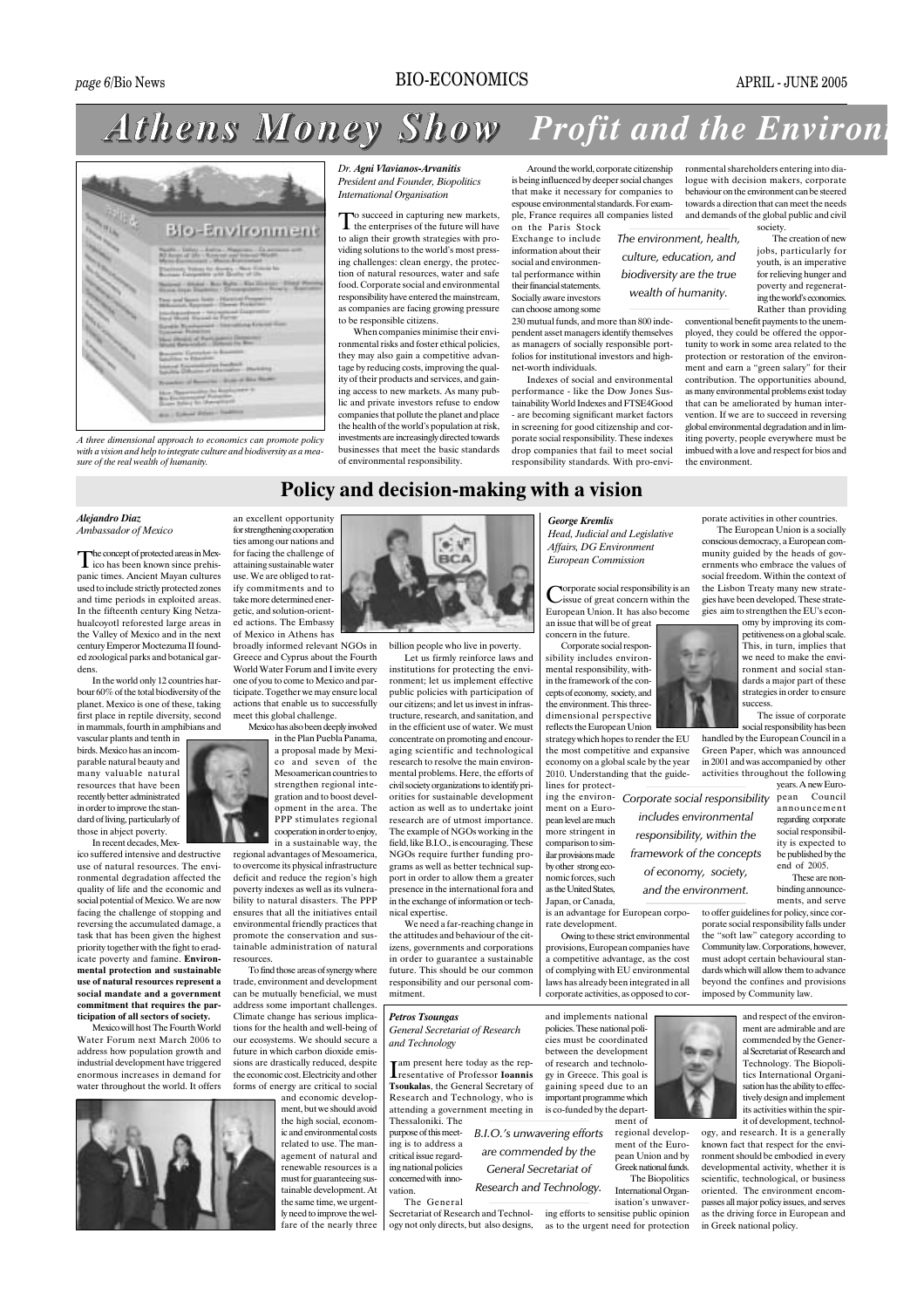## **BIO-ECONOMICS**

# ment – Building a Culture of Social Responsibility

#### **Profit and the Environment Building a Culture of Social Responsibility**

Roundtable discussion held within the framework of the

Athens Money Show, at the Hilton Hotel on December 14. 2004. The discussion was chaired by Dr. Agni Vlavianos-Arvanitis, President and Founder, Biopolitics International Organisation.

## Themes and speakers

## Policy & decision-making with a vision

- Professor Ioannis Tsoukalas, General Secretary of Research and Technology (repres. by Petros Tsoungas)
- Aleiandro Diaz, Ambassador of Mexico
- George Kremlis, Head, Judicial and Legislative Affairs, DG Environment European Commission

## Accessibility & social justice – the role of business

- Dimitris Maniatakis, Managing Director, ICAP S.A. George Kazantzopoulos, Environment Manager,
- Athens 2004 Olympic Games Organising Committee
- Marily Christofi, Civil Engineer, Head of the Paralympic Facilities Project

The purpose of the event, which was attended by business leaders, diplomats and decision-makers, was to raise awareness of the urgent need to place corporate social responsibility at the heart of economic and development policies. It is in everyone's long-term interest to build a society that enhances the potential of every citizen, based on initiatives for environmental appreciation and pro tection. The environment, education and quality of life are a genuine profit for society.



## Accessibility and social justice - The role of business

Dimitris Maniatakis

**Managing Director**  $ICAPS.A$ 

would like to thank the Biopolitics I WOULD THE LOCALITY CHARGE TO THE THEFT AND INVESTIGATION cially the President for her invitation

which provoked my interest in addressing such a difficult vet important topic like Corporate Social Responsibility. This subject is challenging, with regard to ones personal responsibility as an entrepeneur, as well as a speaker.

This issue forces one to realise that profit, wealth, and economic development often increase the need to address the issue of corporate and social ethics.

The concept of corporate responsibility is two-fold, comprising an internal and external dimension. The internal dimension is concerned with the actions and activities that develop within a business. However, the external dimension is concerned with the activities and actions that develop outside of a business

Although, it is commonly believed that profit and wealth are associated with the lack of ethics and standards, such thinking is misconstrued.

A business can not be entirely isolated from society, because it is not an independent entity. It is not placed in

#### Marily Christofi

Civil Engineer, Head of the Paralympic Facilities Project

ollowing the success of the Olympic and Par-Following the successive the Light<br>alympic Games, Greek society has adopted a different and more mature attitude towards

people with a disability. I was fortunate enough to witness the tremen dous strength and will power of these individuals throughout the Games, as well as their critical view of society. People with a disability demand that certain measures be taken to improve their quality of life and to secure their social integration.

After the Paralympic Games, the Greek government, as well as the business sector, have the ability to better anticipate the design. the cost, the efforts needed, the societal benefits, as well as the economic benefits, that are associated with providing accessibility services to people with a disability. For this endeavour to be successful, it should be based on three concents:



the middle of nowhere, such as a fac-

tory in the Saharan desert, nor is it

found in the freezing Antarctic. A com-

pany is often connected directly to soci-

have an influence and play a major role in every action undertaken by a particular business

the interests of stakeholders, including both individuals and organisations. Each corporate act should welcome insight and opinions from all stakeholders in order to achieve success

Although, it is commonly believed that profit and wealth are associated with the lack of ethics and standards, such thinking is misconstrued. If a company sets a longterm goal for future success, and avoids short sighted goals, then within this corporation, earnings and ethical behavjor will go hand in hand. My advice for a company to survive

is three-fold. First, the company must be financially secure. Second, it must be able to minimise the negative impact it places on the environment through

> accessibility, infrastructure, and services. These three concepts should work in parallel, in order<br>to limit any obstacles stemming from prior poor management. In the city of Athens, and in the rest of Greece,

development and

social responsibility.

the barriers associated with the urban environment restrict people with a disability and turn them into "invisible citizens," since they are rarely

seen in public. During the Paralympic Games, 3000 wheelchairs were seen circulating in the streets of Athens. This stirred interest among many businesses, which, following the Games. sought information on how to become accessible. They had realised that people with a disability were also con-.<br>sumers, and a business would have a lot to gain by being able to provide acces-

sible goods and services. Provisions were made to integrate the needs of people with a disability in the design and construction of all Olympic facilities, not just certain designated areas. All facilities were accessible, and people with a disability received the same goods and services as everyone else.

risk assessment and management. Last, but not least, it must act according to and in consideration of its societal responsibilities.

The relationship among a corporation, the environment, and society must be evident. In the past, we were often solely preoccupied with the importance of economic indicators. Fortunately success is measured by more than economic profit. Everything that we have previously mentioned has proven that our goals are more than just economic profit. Our goal is sustainable development, which entails the unification of economic development and social responsibility.

Our goal today is to adopt an economic biopolicy. Bio-economics promotes an economy that develops alongside the protection of life. Many may

rush to criticise and condemn others who are not adopting corporate social responsibility measures. There is no need for this, since consumers will even tually indoe such socially irresponsi-

ble corporations. Once consumers are able to iden. tify threats to the environment, social cohesion along with sustainable development, will lead to stricter standards for companies and to the adoption of

increased protective measures. Today's reality invites everyone of us to espouse a new mentality, a new ethics. It is our duty to be motivated by such a responsible spirit. Let us deal with this responsibility with courage, faith, and strength.

George Kazantzopoulos **Environment Manager** Athens 2004 Olympic Games **Organising Committee** 

n the past, I had the pleasure of par-In the past, I had the preasure of par-<br>Iticipating in a similar discussion<br>organised by the Biopolitics International Organisation, where I was able to observe to what extent social dynamics has developed. I mention this especially since today's participants at this meeting are comprised of powerful actors concerned with society and its citizens. Two years ago, in a similar

## The activities that  $BLO$ . is undertaking will not allow the Olympic legacy to go to waste.

event hosted by Dr. Vlavianos-Arvanitis, I had the opportunity to present<br>the Athens 2004 Organising Committee's dream for the Olympic Games along with our plan of action.

We are here today following the successful organisa tion of the Olympic The environment and peo-

ple with a disability

became the focal point of

the organisation of the

Olympic Games.

and Paralympic events, and we should be proud of our accomplishments not only as an organising committee but mainly as a nation. The coordination and planning

related to such grand events provides a basis for discussion and gives a good reason to address certain matters regarding society, its restrictions and what directions these matters should take.

There are as many issues that deal with the environment as there are social issues. Environmental problems, as well as accessibility concerns for people with a disability, are considered of primary importance. Both problems have many similarities as for the way in which society avoids dealing with these issues

The concern  $re$ garding whether these issues will be understood by society, as well as the need for strengthening correct methods



of approach, should not be overlooked. As a result, we are seeking the lessons learned from the successful outcome of the Olympic and Paralympic Games, lessons which boil down to the way each stakeholder acknowledges the need for personal and corporate social responsibility. The concept of corporate social responsibility is best illustrated through specific individual actions, since each and every nerson has to play

their own part in behaving responsibly in the spirit of  $\operatorname*{good}% \left( \mathcal{M}\right) \equiv\operatorname*{proj}\left( \mathcal{M}\right)$ 

I am certain that the activities that the Biopolitics International Organisation

is undertaking will not allow the Olympic legacy to go to waste. They are aimed at both corporations and individual citizens and urge them to actively engage in social and environmental responsibility.

The B.I.O. roundtable discussion on "Building a Culture of Social Responsibility" convened several distinguished speakers including: Ambassador of Mexico, Alejandro Diaz; George Kremlis, Head of Legislative Affairs at the European Commission's Environmental Division; Petros Tsoungas from the General Secretariat of Research and Technology; Dr. Agni Vlavianos-Arvanitis, B.I.O. President; George Kazantzopoulos, Environment Manager for the 2004 Olympic Games; Marily Christofi, Head<br>of the Paralympics Facilities Project; and Dimitris Maniatakis, Managing Director, ICAP S.A.

Society is finally coming to grips with its sponsibilities. It is abandoning the easy but costly solution of institutionalising the elderly and the disabled, and is enforcing policy and measures that ultimately benefit all sectors of society. All sides are now wiser. The coopera-

tion has been fruitful, and we need to maintain and enhance the momentum gained.

Accessibility improves quality of life for all citizens. Let us not forget that we not only grow older, but we are all potentially "people with a disability.'



Corporations should accomodate Our goal is sustainable development, which entails the unification of economic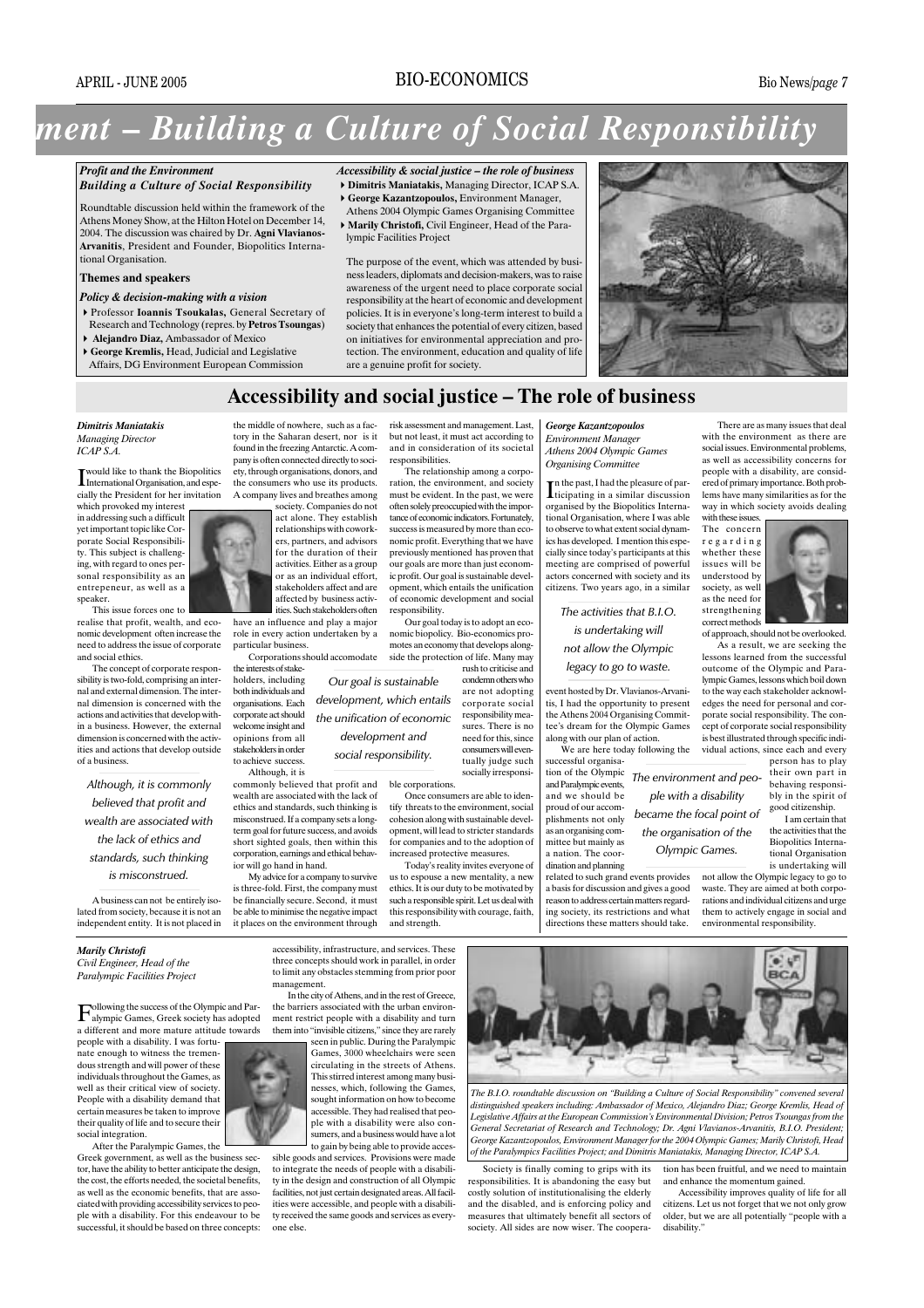

#### Poverty and the environment

t present, the "dollar per day" A present, the second relation for monitoring global poverty. However, the current debate on global poverty has raised some fundamental questions regarding the first UN Millennium Development Goals target, which aims to reduce poverty by half by the year 2015. One<br>important issue is to understand the links among national and global poverty estimates and the environment. The combined wealth of the world's 200 richest people hit \$1 trillion dollars in 1999 in contrast with the combined incomes of the 582 million people living in the 43 least developed countries is \$146 billion. Such contrasts reflect how globalisation has further widened the gap between the rich and the poor. Among several approaches in remedying this inequality, preservation of forests is considered to be a solution. This option may be viable although some environmental critics believe it is not necessarily sustainable.

Forests are important natural capital however most of the world's forests are located in regions where there is extreme poverty. Forests may seem insignificant to people

who live in urban areas, however poor inhabitants of rural areas may not view vanishing forests as frivolous due to the fact that the poor often depend solely on the forest for survival. According to the Future Harvest Organisation, although we often think of forests in terms of plants and animals, they are also a source of food for some 300 million people around the world. Forests provide fruits, nuts, and other foods as well as fibres, medicines, and oils. It is reported that in wooded areas of Thailand, 60% of all food comes directly from forests. Another 200 million people worldwide live near forests and derive most of their income from forest products other than timber. Even more people gain their income from forest-based industries. This solution therefore suggests that by ending the destruction of forests and

preserving biodiversity we will be increasing the amount of available food which will alle viate poverty in many parts of the world. The globalisation trend

has proved environmentally destructive at times thus there are no simple solutions related to forests alleviating poverty all over the globe. Two conflicting goals exist, one shortterm goal of saving those that are hungry versus a long-term goal in preserving biodiversity. Decision

makers should no longer treat these as separate conflicting issues and should shift discussions at the policy level to reflect the two interdependent global goals, since the nonpreservation of biodiversity will have negative consequences for all human existence, both rich and poor.

#### **Deforestation**

eforestation affects global warm- $\sum_{\text{ing, soil erosion, and species}}$ extinction. Forests produce oxygen

and serve as carbon filters. With the destruction of forests, less oxygen and more carbon dioxide are being produced. This



es of global warming. Not only are forests car-

bon filters but also they are also rich in biodiversity. The decreased amount of plant and animal species currently found within forests is the key issue to be addressed when we consider that forests may be utilised for poverty alleviation. Deforestation also increases soil erosion which is harmful to the environment especially for the poor who often live within natural settings that are more susceptible to natural disasters. Forest cover often slows down the rain. therefore preventing the accumulation of water and preventing flooding. The FAO identifies that one of the leading causes of deforestation is the extension of subsistence farming which is quite common in Africa. Another contributor includes government-supported schemes

**Forests and the alleviation o** 

Global poverty is a multi-faceted issue. Unless all its dimensions are addressed in a comprehensive and coordinated way, the problem wi ty are environmental degradation, destruction of natural resources and loss of biological diversity, which contribute to a cycle of poverty Forests are crucial in creating and supporting sustainable livelihoods and can contribute immensely to the alleviation of large scale pover

> which convert forests by clearing them to use the land for other uses such as coffee plantations or ranching. National planners often view the forest as a tool to stimulate economic growth and to absorb the growing population. There is also an urgent need for immediate action to put illegal forest activities to a halt.

As proclaimed by  $B.I.O.$ since 1985, "defence for life" should be our ultimate goal. No one can profit from destruction. Without hurting vested interests, current defence equipment can be used to protect forests and biodiversity, to plant trees, assist in reforestation and clean up contaminated soils. This is the real profit for humanity.

#### **Indigenous peoples**

ndigenous peoples view the forest as their ancestral home, and as the foundation of their traditions and their continuity. They show a<br>deep knowledge of forest ecology

and regenerative processes based on centuries of experience with agri-<br>culture. Some populations are plagued with natural disasters and are often under pressure to sell logging rights to ensure economic growth, a shortterm solution but necessary. Guyana is an example of a country that has depended on forests for economic survival yet has focused on saving its forests. Guyana signed the International Tropical Timber Agreement whose objective of providing sustainable logging management was achieved. This model should be passed on to all countries in order to preserve our planet's precious forest resources.

#### **Future dimensions**

 $\int_a^b$  international discussion regarding the link between saving biodiversity and alleviating poverty must continue in order to ensure the best solution for these concerns Policies may or may not be the simple solutions to deforestation. Within a policy framework, questions arise as to whether there are any differences between advanced economies and developing countries with regard to implementation of environmental policy.

Advanced economies can afford to prioritise environmental policy unlike less economically developed countries which must prioritise the basic needs for their country. Another important question in the international arena is whether high indebtedness to the forest leads to increased natural resource exploitation as well as more unsustainable patterns of

## **Protecting precious forest resources...**

ccording to information from the World **A** Resources Institute, the United Nations Environmental Programme, the United Nations Forum on Forests, and the International Labour Organisation:

- Retween one third and one half of the Farth's land surface has been transformed significantly by urbanisation, agriculture, and various commercial activities.
- The loss of a single species has the ability to destroy an entire ecosystem of plants or animals.
- An average of 137 species of life forms are driven into extinction every day and approximately 50,000 annually.
- $\blacktriangleright$  60% to 90% of all species are found in tropical forests, despite the fact that they cover little more than 7% of the world's land surface, and around 2% of the surface of the globe.
- $\blacktriangleright$  Tropical rain forests include many different forest types. They are, without doubt, overall the most diverse ecosystems on earth.
- $\triangleright$  Tropical forests are the most biologically diverse of any habitat in the world vet

they are all being cleared at an increasingly rapid rate.

 $\triangleright$  90% of the wet lowland forests in western Ecuador have been cleared, along with 2500 species originating from there now extinct and the other 7500 scattered

Although forests can be used to aid poverty, loss of .<br>plant diversity will lead to unforeseen economic costs.  $\triangleright$  A chemical in the saliva of a leech has been developed to help prevent blood clots

- during surgery.  $\triangleright$  The rosy periwinkle flower from Madagascar has helped cure Hodgkin's dis-
- $\blacktriangleright$  Rainforests take up approximately 6 million square kilometres (2.5 million square miles) of the earth, an area the size of the contiguous 48 United States and rep-

resenting around 5% of the world's land surface

 $\triangleright$  Countries with significant rainforest cover are among the world's poorest countries. Estimates of the amount of forest area

being cleared: - 2.4 acres (1 hectare) per second; equivalent to two U.S. football  $fields - 149 acres(60$ 

hectares) per minute  $214.000$  acres  $(86.000)$  hectares) per day; an area larger than New York City - 78 million acres (31 million hectares) per year: an area larger than Poland.  $\triangleright$  Regional Contribution to World

Deforestation between 1990 - 2000: 50% Africa 36% South America 6% North and Central America, 4% Oceania & Australia and 4% Asia

 $\triangleright$  The world's forest cover amounts to 3.9 billion hectares (1 hectare about 2.5 acres).  $\triangleright$  47% of the world's forests are in the tropics.  $33\%$  in the boreal zone (far north). 11% in the temperate zones, and  $9\%$  in sub-tropical areas.

- $\triangleright$  The 94 million hectares of forest lost from 1990-2000 represented about  $2\%$ of the world's total forest cover or an area larger than Venezuela.
- $\triangleright$  After several years a once barren field can once again support vegetation in the form of pioneer species and secondary growth. Although the secondary forest will be low in diversity and poorly developed, the forest cover will be adequate for some species to return. The newly forested patch can be used for the sustainable harexternal or forest products and low intensity logging and agriculture.
- In Malawi, most households derive about 30% of income from forests on average.
- $\triangleright$  Tropical forests can boost coffers of nearby plantations. Forest-dwelling bees crosspollinate nearby bushes, raising coffee yields by up to 20% and farm incomes by up to 70%. Therefore coffeemakers should conserve tropical forest.
- $\triangleright$  Research and experience has shown that



throughout various regions of the world.

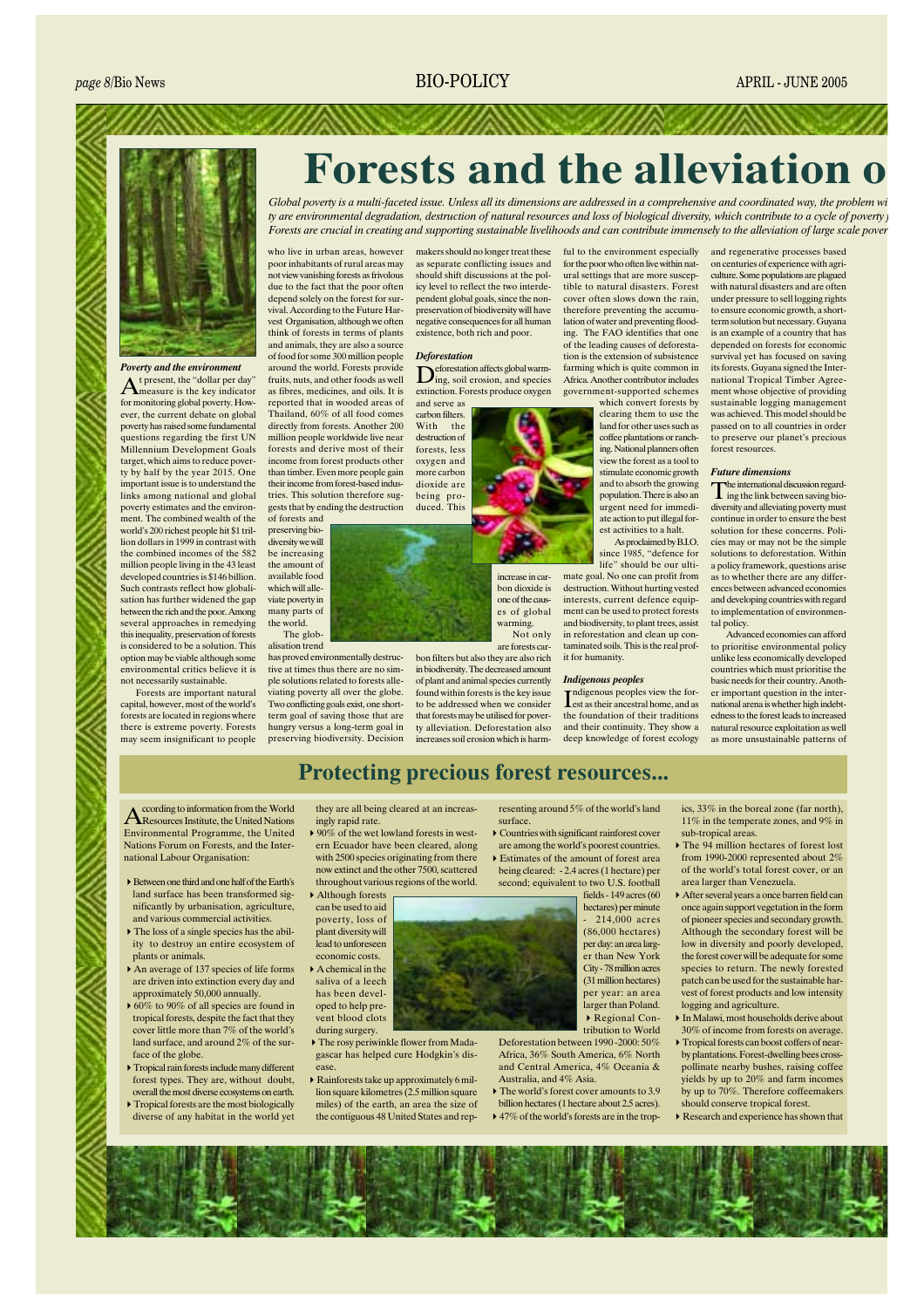## **BIO-POLICY**

Bio News/page 9

# **f** poverty

ill never be solved. Often accompanying poverfrom which people are hard-pressed to escape. rty.

> resource use. Scientists continue to disagree over this question with evidence pointing in both directions.

> Forest and tree stocks provide a reserve upon which people can fall back for subsistence and income, especially in times of crop failure, unemployment and other kinds of hardship, or to meet exceptional needs. Forest and tree foods are most extensively used to help meet dietary shortfalls during particular seasons in the year. In addition to food, forests and trees outside forests often play a significant role in meeting the needs of the rural poor, including those related to shelter and health. Problems such as uncontrolled access and poor management can be improved with increased knowledge of forests. Communities can play a key role in sustaining forests through contributing to the process of developing protection and management to minimize damage and also enhance the ability to renew nature. A policy, which balances aspects of who is to manage forests, is required to best incorporate development with sustainability. Instead of singling out the key players, whether they are forest companies, the state. or individuals, it is best to coordinate all these players in creating more effective policies whose primary goal is sustaining the environment while at the same time eradicating extreme poverty.

> One feasible suggestion may include that percentage of the land be developed for plantations, agriculture and fast growing timber. The larger percentage would be left to regenerate naturally under the protection of local communities. A compromise is the only viable solution to conflicts related to the forest. Indigenous peoples and their livelihoods must be considered when profit is to be reaped from the forest. The challenge lies in creating effective and fair policies not only for a nation but also for the people of that nation



## **Borneo Tropical Rainforest Foundation**

 $\mathbf{B}^{\text{I.O.}}$  has launched a close cooperation with dation and has submitted a joint proposal for the implementation of e-learning courses in environmental education to the Government of Malaysia. The Borneo Tropical Rainforest Foundation is founded and headed by Marinah Embiricos, an enlightened visionary and conservationist.

The pressures of civilization are threatening the rainforest. Throughout the world,

efforts to protect rainforests from illegal logging, forest fires and other critical threats are often characterised by poor management, inadequate coordination, negligence and downright abuse. With the forest destroyed forever, many species of flora and fauna are pushed to extinction. Given their role as an essential planetary life-support system, the protection of rainforests has been universally recognised

as a priority programme of Agenda 21, the Convention on Biological Diversity and similar initiatives emanating from the international community. The Borneo Tropical Rainforest Foun-

dation, an independent, non-profit agency, has a mandate from the Government of Indonesia to promote constructive cooperation between the range of stakeholders; including the Government of the Republic of Indonesia and regional authorities, business and development interests active in neighbouring zones as well as, most crucially, the international scientific and

> conservation communities. The objectives of the BTRF are:  $\triangleright$  To establish and safeguard large protected

areas in order to foster conservation of the tropical rainforests of Borneo and other threatened regions.

To provide efficient management, finance and infrastructure for the strict preservation of such protected areas as reservoirs of biological diversity for ecological, genetic, economic, scientific and educational purposes.

\$33 trillion annually, everyone would be

 $\triangleright$  To raise awareness of the plan etary importance of rainforest protection and its positive impacts for humanity.

An integral part of biodiversity conservation and the promotion of sustainable development is education about the reasons for these endeavours  $BIO$  and the BTRF are working together in the hopes of creating a structured environmental education programme that will have a positive impact on the environment and decision-making



## ...and the future for forest survival

the restoration of entire ecosystems is most possible in regions where parts or at least remnants of the original forest still remain and there are few human population pressures.

- ▶ 12.9 million people are employed in the industrial forest sector and twice that many may be expected to be involved in the informal sector
- $\triangleright$  Tens of millions of people depend on forests as a major source of subsistence and cash income, while hundreds of millions of people depend on forests to supplement their livelihoods.
- A fully grown deciduous tree can pull 1 ton of water from the soil each day.
- One acre of trees can absorb over 2.5 tonnes of carbon dioxide in a year. Forests are a major factor in the climate change and global warming issue.
- $\triangleright$  Forest ecosystems contain more than half of all terrestrial carbon, and account for about 80% of the exchange of carbon between terrestrial ecosystems and the atmosphere.
- $\triangleright$  Deforestation in the 1980s may have

accounted for a quarter of all humaninduced carbon emissions, the second greatest emitter after fossil fuels.  $\triangleright$  24 billion tons of agricultural tonsoil v

or blow away each year.  $\triangleright$  One study conducted in 1994 estimated that soil degradation between 1945 and 1990 lowered world food production by 17%. These losses are predicted to worsen as soil degradation continues. Soil erosion, salinisation and nutrient depletion are serious problems in large areas of Africa

 $\blacktriangleright$  Researchers from the USA, Argentina, and the Netherlands placed a value of \$33 trillion annually on the

ecosystem services which are free, in contrast to the global gross national product which is estimated to amount to a mere \$18 trillion per year. If ecosystem services were to be provided at a cost of



facing poverty stricken futures

reduce forest pressure and development of forest resources can help alleviate poverty.

world's forests are certified as being managed in a sustainable manner, with about 92% of these forests lying in temperate, indus-<br>trialised countries.

 $\blacktriangleright$  At least 6 percent of the total forest area in developing countries is covered by a formal, nationally approved forest management plan, with duration of at least five<br>vears. Some 89% of the forests in industrialized countries are managed accord-



ing to formal or informal management plans.

of local genetic banks, in every corner of the world, to preserve genetic variety in endemic species and to

protect the enormous wealth

and biodiversity of wildlife.

regions of the world where there is extreme poverty.

 $\blacktriangleright$  The United Nations Forum on Forests (UNFF) is the main intergovernmental forum to formulate international forest policy, to facilitate implementation of agreed action on forests, to foster a common understanding of sustainable forest management, and to address international forest policy issues and emerging areas of priority concern.

 $\triangleright$  Only about 12\% of the world's forests are in protected areas  $\blacktriangleright$  Two percent of the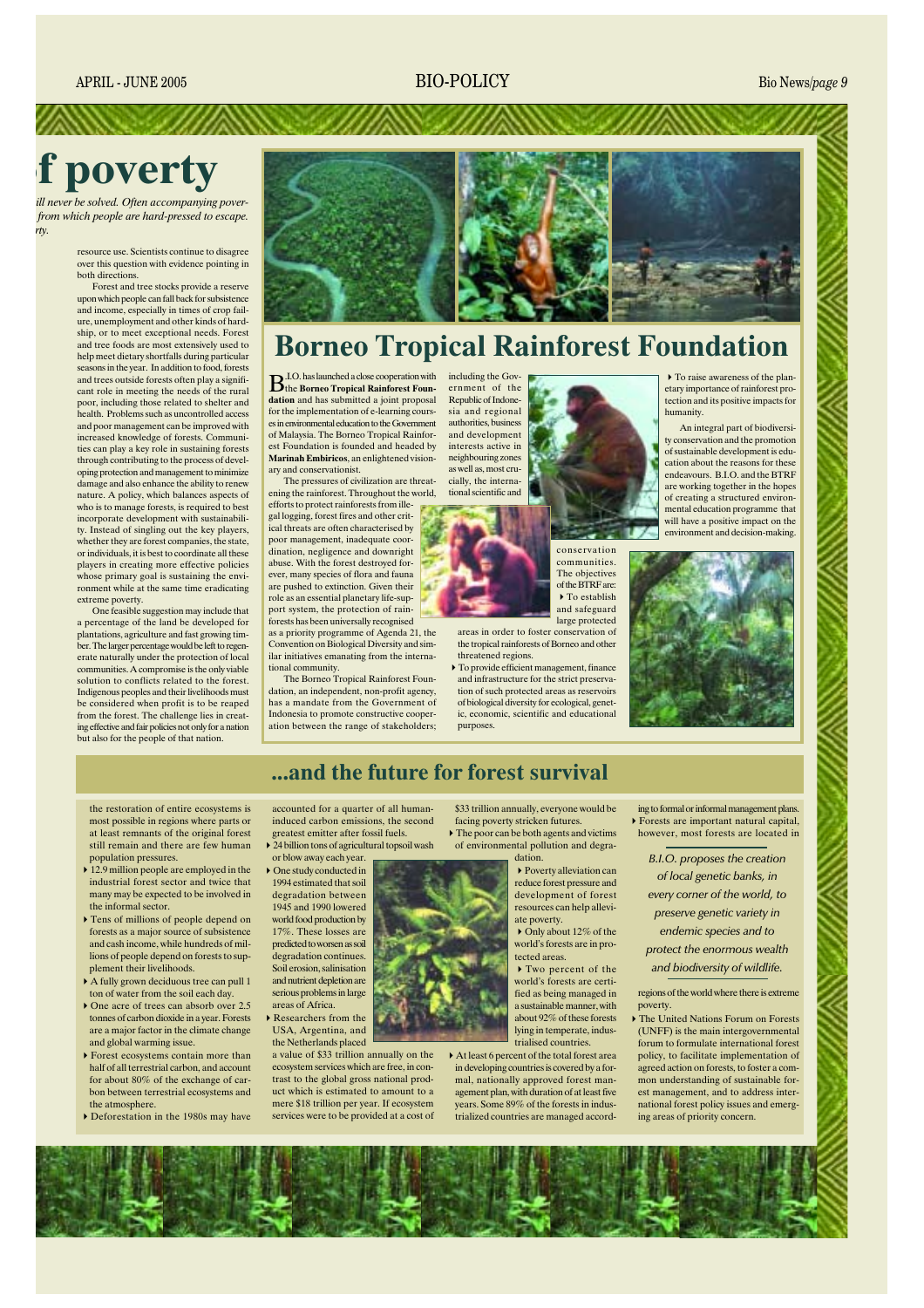## **BIO-ETHICS**

## Bios Rights - A pivotal concept in environmental policy

**Plant rights** Besides their unsurpassed beau-

Since its inception, the Biopolitics Inter-<br>Snational Organisation promotes bioethics and the protection of "bios ty, plants are very sensitive to the slightrights" as pivotal concepts in environmental policy. As outlined in the Bio-Syllabus, published in 1990, in addition to the protection of human rights,<br>it is essential to make explicit reference to the protection of the rights of all forms of bios in the laws, constitutions and regulatory codes of states, international organisations and all legislative bodies concerned with social welfare and civil society.

#### **Animal rights**

The cruel treatment of animals. part of laboratory routines in the past, .<br>was eradicated in most laboratories of the world after the introduction of new legislation in the 1970's and 80's Detailed protocols concerning humane rules of animal research were developed worldwide. Numerous powerful movements of animal friends and defenders of animal rights took shape in different countries, some of them identifying themselves with bioethics. the issue, which the struggle for animal rights undoubtedly represents.

est perturbance in their environment. They can, for example, serve as reliable bioindicators of heavy metal contamination and provide thousands of natural remedies for the cure of many diseases including cancer. Plants form a sophisticated network interacting

with the biosphere. The oxygen released by the global flora is vital for the survival of all forms of life. Oxygen molecules  $(O<sub>2</sub>)$  are converted to ozone  $(O<sub>3</sub>)$  in the  $\frac{1}{2}$  and  $\frac{1}{2}$  are contributed to the state  $\frac{1}{2}$  (see ) in the The protection of the rights of

## all forms of bios must be

enforced in the laws and regulations of all states and international organisations.

is very effective at absorbing ultraviolet rays. The thin layer of ozone that surrounds the earth acts as a shield, protecting the planet from harmful<br>UV light irradiation and enabling organisms to develop and live on land.

This ozone laver so important in making terrestrial life possible, is currently endangered by human arrogance and oversight. The enhancement of plant rights can help humanity overcome the problems of global warming and climate change.

#### **Microbial rights**

Microorganisms are performing extremely important functions in pharmacology, in food production, in plant protection against insects and weeds, in energy production.

and in pollution pre- $\frac{1}{2}$  wention and clean-up. The advances of microbiological genetics has enabled biotechnologists to establish real bio-factories" with the aid of some microbial species. Bacteria have been engineered to pro-

duce a number of human proteins, such as insulin, and other important molecules, and help in the prevention and treatment of many diseases. Also,<br>many microorganisms digest harmful pollutants in the environment thereby aiding efforts for environmental clean-up

#### **Declaration of Plant Rights**

On December 10, 1948 the General Assembly of the United Nations adopted and proclaimed the Universal Declaration of Human Rights (UDHR). On December 10, 2004, in Caracas Venezuela the 56th anniversary of the signing of the UDHR was celebrated with another important document, symbolically "baptised"

with the green leaves of a fern tree. Signed unanimously in the auditori. um of Fundacion La Salle (Caracas) the Universal Declaration of Plant Rights (UDPR) was developed by the Asociacion Venezolana de Palmas (AVEPALMAS) and has been approved

by representatives from the Venezuela botanical gardens in, the Venezuelan Natural Sciences Academy (Sociedad Venezolana de Ciencias Naturales),<br>Friends of the Trees Society (Sociedad Amigos del Arbol - SADARBOL).

the Caracas Garden Club, Centro Excursionistas Caracas (CEC), AVEPALMAS and other association

The enhancement of plant rights can help humanity

overcome the problems

## of global warming

and climate change.

and will be presented to the UNESCO Venezuelan representation in Caracas. The complete text follows below.

It is very encouraging to see that the B.I.O. efforts to raise awareness of the importance of bios rights and to sensitise people everywhere on the crucial need to protect all forms of life on our planet are gradually being rewarded However time is of the essence. As more and more people acknowledge the urgency of saving bios, the hope is for environmental protection to become part and parcel of economic and social policy on a worldwide level and for every individual to actively engage in the race to save the environment

## **Universal Declaration of Plant Rights**

#### **Preamble**

Whereas: Due to the immense and alarming disappearance of vegetation in the world, especially in the tropics. where there is a marked abundance of life, we humans, having mental capacity and ability to reason, have to speak up in the defense of all living beings on earth, particularly on behalf of plants, which is at the same time in our own interest.

Whereas: It has been shown that - as the world population grows - the economic development of humans occurs at the expense of Nature. For that reason it is important to take immediate action to reduce the damage caused to Nature. Whereas: Plants absorb carbon dioxide and emit oxygen, that is vital for life on earth. Tropical forests are particularly important

because they are large oxy gen producers in the world. Whereas: Plants are also involved in the water cycle. At in the tropics

there are cloud forests, that give rise to a large number of rivers, consequently the vegetation there is vital. Whereas: The agricultural practice of

"slash and burn' causes damage and reduces soil quality and nutrients levels, reducing its productivity

*Mhereas*: The uncontrolled exploitation of timber for fire. wood and over-grazing of animals contributes to the deser. tification of the land Whereas: Indiscriminate mining and the excessive use of chemical fertilizers may con-

taminate rivers, lakes and seas causing great changes in the balance of the marine biodiversity as has occurred with the catastrophic flowering of micro algae (e.g. in the North Atlantic) and the excessive propagation of aquatic plants.<br>Whereas: Individuals of the animal kingdom, including humans, live mostly on plants, even if they are not 100% vegetarians.

*Whereas:* Plants are beings that respond to a variety of stimuli are capable of perceiving light, and have developed their wonderful harmonious workings in close connection with their enviroute comment. These extraordinary beings share the world with us and even share almost one fifth of their genes with us.

We unanimously agree to the following principles and rules:

Article 1. We declare by principle that plants have a right to live, just as animals do, free of excessive human exploitation be

 $\frac{1}{1}$  it in the name of Plants are beings that respond science or sport, to a variety of stimuli, are capable  $exhibition$ service, nutriof perceiving light, and have tion or fashion. developed their wonderful The goal ultimately is to harmonious workings in close avoid the risk higher altitudes connection with their environment. of extinction of

> any species. A healthy vegetation in Nature benefits humans and animals alike. Article 2. Intervene by all means possible to help species in danger of extinc-

tion. Article 3. Ensure protection in all<br>places, including remote areas with endemic vegetation from cloud forests, mangrove swamps and deserts There are very fragile wetlands as well as vegetated areas close to cities, which must be protected. Article 4. Protect

remaining tropical forests in developing countries against the indiscriminate use of highly destructive mechanized equipment, such as chainsaws or even tools of minor destructive power like machetes. Legislation against



the indiscriminate cutting of trees in those countries must be assured.

Article 5. Ban all looting of endemic plants for collectors and avoid buying plants that have not been grown but plundered from the forest. Not to create private herbaria of rare plants, which may be in danger of extinction.

Article 6. Let us eliminate all the depreciative words referring to plants. There are synonyms, like sub-vegetation, invasive plants, etc. but above all, each plant has a name, the so called scientific name, which consists of the names of the genus and species in addition to the name of the family it belongs to. This approach calls for education and respect that is learned from childhood and throughout schooling, including the university level. In this way we learn to observe, understand and appreciate plants.

such as inadequate pruning or excessive lopping or any other unwise procedure which can cause the death of the plant.

tive shifting cultivation (slash and burn) by addressing the underlying social and ecological causes.

entails the risk of spreading into other zones of vegetation in the neighborhood and can damage forever biodiversity and a region's climate.

tion of non-degrading methods as alternatives to the "slash and burn" practice abandon the use of fire reduce monoculture - changing species to be cultivated - and conserve nitrogen-fixing bacteria like rhizobium, and fungi like mycorrhiza. Ask for the assistance of experts in agriculture.

Article 11. Encourage the cultivation of nourishing, medicinal. ornamental and other useful plants of all types and protect them against insects and other animals, preferably in a way that is non-damaging to the environment

Article 12. The botanist researcher should work together with people who take care of living plants. Scientific institutions, universities and botanical gardens ought to have trained horticulturists with vast experience in plant reproduction, who take into consid-

Universal Declaration of Human

Rights was celebrated with another

Declaration of Plant Rights.

eration the feasibility of growing plants at different altitudes and dif-The 56th anniversary of the

ferent climates or created ade quate environments for their enrvival

Article 13. Create seed banks and germplasm

banks for the genetic care of plants and establish nurseries in each region with its typical flora, not just for man's utilization for nutrition or ornamental purposes, but for all plants, as if it were a live herbarium to be carefully maintained. Encour-

age the development of nurseries in general.

Article 14. Seek to have continuity in the care of plants, in pub- $\frac{1}{2}$  lic as well as in private collections frequently looked after by senior citizens. Article 15. Many seeds are lost in Nature and we humans should

help to propagate and cultivate them in a controlled manner. Article 16. Although the plants themselves try to cure their wounds and diseases

we humans may intervene e.g. with tree seals and fumigation. There are experts in this field just as there are veterinarians for animals to keep plants surrounding us healthy.

Article17. Apply the principles and

rules of the UN Convention to Combat Desertification (CCD) and ban the uncontrolled exploitation of timber for firewood and over-grazing by animals

Article 18. Use preferably organic fertilizers for growing plants. Dead plants ought to be used in compost instead of burning them and dead trees left in place as habitat for other species.

Article 19. Plants for scientific use may be cultivated in special nurseries of botanical gardens. In modern science, especially genetics, there is an immense quantity of information hidden in plants, that may be studied for the benefit of the plants themselves and for other living beings,

including ourselves. Article 20. We

have to learn to share our important document: the Universal lives with plants in general and particularly with

r<br>trees that provide us with so many benefits. Historically significant trees should have special protection

Article 21. Seek to eliminate the causes that destroy the ozone layer. The deterioration of the ozone laver is

harmful to DNA, photosynthesis, pollination, germination and growth of plants. Seek to eliminate the causes of climate change. An increase in environmental temperature has already been detected with important climatic changes and implications for plants worldwide.

Article 22. Empower all movements acting in defense of plants to voice their views and to vote at government levels in order that the continued devastation

of the planet will not be continued. Furthermore, plants could have the support of an international organization which devotes itself to the rights of the plants, applying the principle of "Reverence for life."



table mountains and high barren plateaus. down to beaches,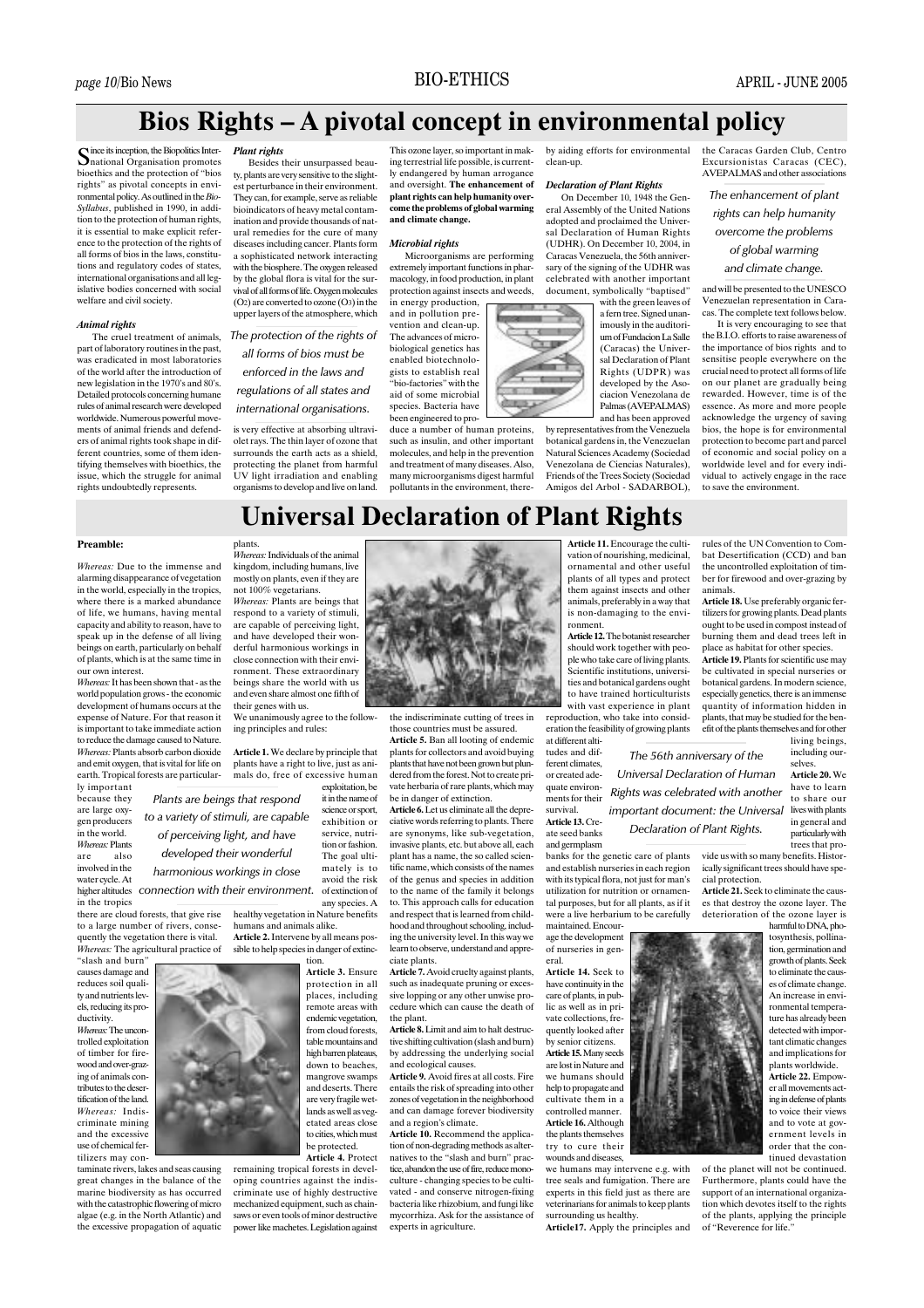## **BIO-ETHICS**

## **Tasmania's wilderness Australian ancient native forests at risk**

In the October 1999 BioNews edition, B.I.O. published an article about the plight of ancient native forests in Western Australia. The Wilderness Society, an organisation that has done tremendous work in this area, and has greatly contributed to the protection of the wilderness and natural processes of Tasmania's forests, is facing a huge threat to its future. And the prospects for this organisation may well determine the propects for these ancient native forests

Gunns Ltd Australia's higgest logging company and exporter of hard-

wood chips, has sued The Wilderness Society, five of its staff, plus fourteen other groups and individuals including Senator Bob Brown, (a group now called the Gunns 20). Gunns claims

that The Wilderness Society (TWS) and the other defendants engaged in a campaign against it which constituted a conspiracy to injure Gunns by unlawful means, and that they illegally interfered with their trade and business, leading to economic loss. Gunns is claiming a total of \$6.4 million in damages from all claims - including claims of over \$3.5m against The

Wilderness Society and its officers. The lawsuit is one of the biggest of its kind against an environmental organiindividuals

TWS was created in 1976 in order to protect, promote and restore wilderness and natural processes across Australia for the survival and ongoing evolution of life on Earth Australian forests are suffering as government and big business give in to the growing demand for timber resources. Companies like Gunns Ltd. began exporting woodchips in the 1970s and today supply paper companies throughout Asia. Like many other sectors. industrial forestry is not environmentally, economically or socially responsible.

Industrial forestry is changing the Tasmanian environment, as forests with high conservation and biodiversity value are flattened, burned and poisoned with pesticides and herbicides.<br>These old forests are either replaced with monoculture tree plantations or reseaded with multiple native species Either way, a clear felled, high conservation value native forest becomes an industrial forestry zone forever and is never allowed to reach maturity before being logged again.

Through a number of centres

## **Environmental governance Berlin, Germany**

The Ecologic Institute for Interna-The Ecologic Institute for Internal<br>tional and European Environmental Policy is organising an international conference themed "Towards a Stronger System of International Fnvironmental Governance," in cooperation with the Institut du Developpement et des Relations Durable Internationales (IDDRI) and with support from the German Federal Ministry for the Environment. The aim of the event, which is held on May 26 and 27 in Berlin, is to discuss UNEP's upgrad-



precedent is set and people are successfully sued for speaking out against the destruction of our natural world, this puts all our wilderness and wildlife under threat. TWS sees this case as a potentially dangerous turning point for free speech and democracy in Australia.

located around Australia, the organ-

isation utilises the avenues of public

education and empowerment, advo-

cacy and negotiation, political lobby

ing, and desk and field research to

reach its goals. It has a policy of con-

sultation with affected indigenous

people before and during campaigns

to protect wilderness and biological

diversity. Through national conser-

vation campaigns. The Wilderness

Society has achieved the secure pro-

tection of over seven million hectares

of wilderness and other high conser-

Gunns Ltd. may

not like protests

against them

these protests

are not criminal

or wrong, but are

simply rights of

freedom of<br>speech. The

Wildlife Society

states that "if a

vation value areas in Australia.

Environmental and community groups provide the main channel by<br>which public support for change can be expressed. His

Industrial forestry is torically, it is public opinion that has threatening Tasmania, as brought about social, political and enviforests rich in biodiversity ronmental change sation or group of are systematically destroyed. If individuals are

threatened by law suits brought on by powerful corporations, they will lose their right to free speech and in doing so their ability to challenge the status quo and improve our world.

The Wilderness Society has yowed the Whatshess Secrety has veneed it in court. This non-governmental organisation which relies on volunteers is facing increased pressure on already limited resources. If you are interested in more information about TWS or would like to help, you could visit www.wilderness.org.au

ing into a United Nations Environment Organisation as initiated by France and supported by a growing number of countries.

Ministers of the Environment from several countries around the world. including Germany, France, Spain. Brazil, and China, as well as other highlevel officials, will be participating as keynote speakers. The B.I.O. President will be joining representatives from civil society, business and academia in attending the conference.

## **UNESCO** declaration on universal norms on bioethics First intergovernmental meeting of experts

meeting of experts aimed at finalising a draft of a declaration on universal norms on bioethics.

The B.I.O. President participated in the conference as the Official Delegate for the Hellenic National Commission for UNESCO. The final declaration will address the increasingly complex areas of medicine and the various

 $\mathbf{O}^{\text{n4-6}$  April 2005, in Paris, UNESCO life sciences that are giving rise to a held the first intergovernmental wide range of bioethical dilemmas and the resulting need to develop universally applicable ethical guidelines within a context of cultural pluralism inherent in bioethics.

UNESCO has already contributed to the formulation of basic principles in bioethics through two major instruments: the Universal Declaration on the Human Genome and Human Rights

and the International Declaration on Human Genetic Data.



leading to terrible threats to the envi-

ronment and to extreme poverty in

## Quality of life and the ethics of health **The Vatican**

The Eleventh Annual General Assembly of the Pontif-<br>environment and the continuity of life in the development The Eleventh Annual Octobra Associately of the Lie<br>ical Academy for Life was held on 21-23 February and addressed the important issue of "Oual.

ity of Life and the Ethics of Health." The B.I.O. President, who serves as Corresponding Member of the Academy, was invited to participate in the General Assembly and to contribute to the deliberations, which covered several issues including: the management of world health; reproductive health and demographic policies; the princi-<br>ple of justice and the right to care and

treatment; health care policies; and, the right to life. The B.I.O. President focused on the importance of the



**Bioethics at Panteion University – Athens. Greece** 

many parts of the planet, are endangering human health and survival and the very continuation of life. The joy of possessing life should infuse every aspect of our lives and lead to creativity and vision," she noted. The Pontifical Academy for Life is one of the lasting legacies of Pope John<br>Paul II, who created the academy in 1994

directions and thinking

to offer analysis and advice on how the Catholic Church can promote and defend the dignity of human life.

tion to bioethics; Environmental problems and bioethics:

Bioethics for the eradication of poverty; Scientific research

and bioethics; Bioethics in the medical sciences (genetic engi-

neering, reproduction, death and euthanasia, human tissues

and organs; cloning, etc.); Codes of bio-environmental

ethics in every human endeavour; Environmental protec-

tion as a bioethical responsibility for humanity; Future

of the ethics of health. "Our negligence and arrogance,

The B.LO. President has been appointed Visiting Professor of Bioethics at the Department of International and European Studies, Panteion University, Athens. She has been invited to teach a course on "Bioethics for the Environment and Sustainable Development" during the spring semester of 2005-2006. The course will cover the following issues:

Bio-environmental ethics: The rights of bios in rela-

### World conference on bioethics – Gijon, Spain

The International Bioethics Society (SIBI) will be sponsoring its IVth World The international biocentes occurs, (1111). (FIDMA), in Gijon, Spain, on 21-25 November 2005. The Conference will be focusing on the following five topics: privacy and genetic data; biological weapons: access to sanitary systems and medicine; violence: life and its development.

The B.I.O. President, who is also a member of SIBI's Scientific Committee, will be delivering a keynote address on "Bioethics and Defence for Life."

unquestionable duty to

society



o promote a vision of accessibili-

nspired by Dr. Agni Vlavianos-Arvani-The Surgeon of the B.I.O. publication titled "People with Disabilities in Modern Society," the Paraplegic Society of the city of Drama is sponsoring a conference themed "Accessibility to Life." The conference will be held in Drama, Greece on May 25, 2005. The Paraplegic Society of Drama has also completed B.I.O.'s e-learning course on the same subject. The e-learning course helped members of the conference's Organising Committee to identify key issues which will be the main topics for dis-

cussion in May. The conference aims to encompass as many issues that are related to disabled persons as possible. including accessi-

bility to education, technology, transportation, commuting, employment, etc. Due to her extensive expertise in this field, the B.I.O. President has been invited to speak at the conference's opening session.

Dialogue between speakers and participants is encouraged, since the goal of the event is to exchange information as well as provide suggestions in order to improve accessibility and quality of life for all citizens.

To promote a vision of the conditions of the condition of the state of the state of the state of the state of the state of the state of the state of the state of the state of the state of the state of the state of the stat lished "People with a Disability in Modern Society," in September 2004. "People with a Disability in Modern Society," which is available in English and Greek, addresses the problems of the disabled in society and identifies measures to improve their lives. The book was prepared in coop-

eration with the Paralympic Games Division of the Athens 2004 Olympic Games Bios does not discriminate Organising Comamong citizens. It is our mittee and raises

awareness of the needs of disabled people urging individucreate an accessible society. als and organisations everywhere to respond

> to these needs. It is hoped that this work will stimulate actions to improve accessibility and quality of life for the disabled and inspire people with a disability to participate as equal citizens. The environment belongs to all. It

> is a precious gift, a fundamental human right. Accessibility to all elements of society and the environment is a critical responsibility we have towards the present and the future. Barriers to access are not only related to physical obsta-



**HALSOCKA** 



cles, but encompass all elements in society, such as education, employment and culture. In addressing the need for universal access, we must take into account concentual political and practical perspectives, and encourage the involvement of every citizen in the development of a truly civil society.

## **Ethics Committee Burkina Faso**

 $\overline{10}$  has established cooperation Buith Dr. Bindi Ouoba, President of the Ethics Committee for Health Research of Burkina Faso, Dr. Quoba. who has joined B.I.O. as a member, expressed interest in cooperating in educational programmes in Africa.

The role of the Ethics Committee for Health Research of Burkina Faso is to review research projects and to determine the ethical standards of policies for research and education concerning human health.

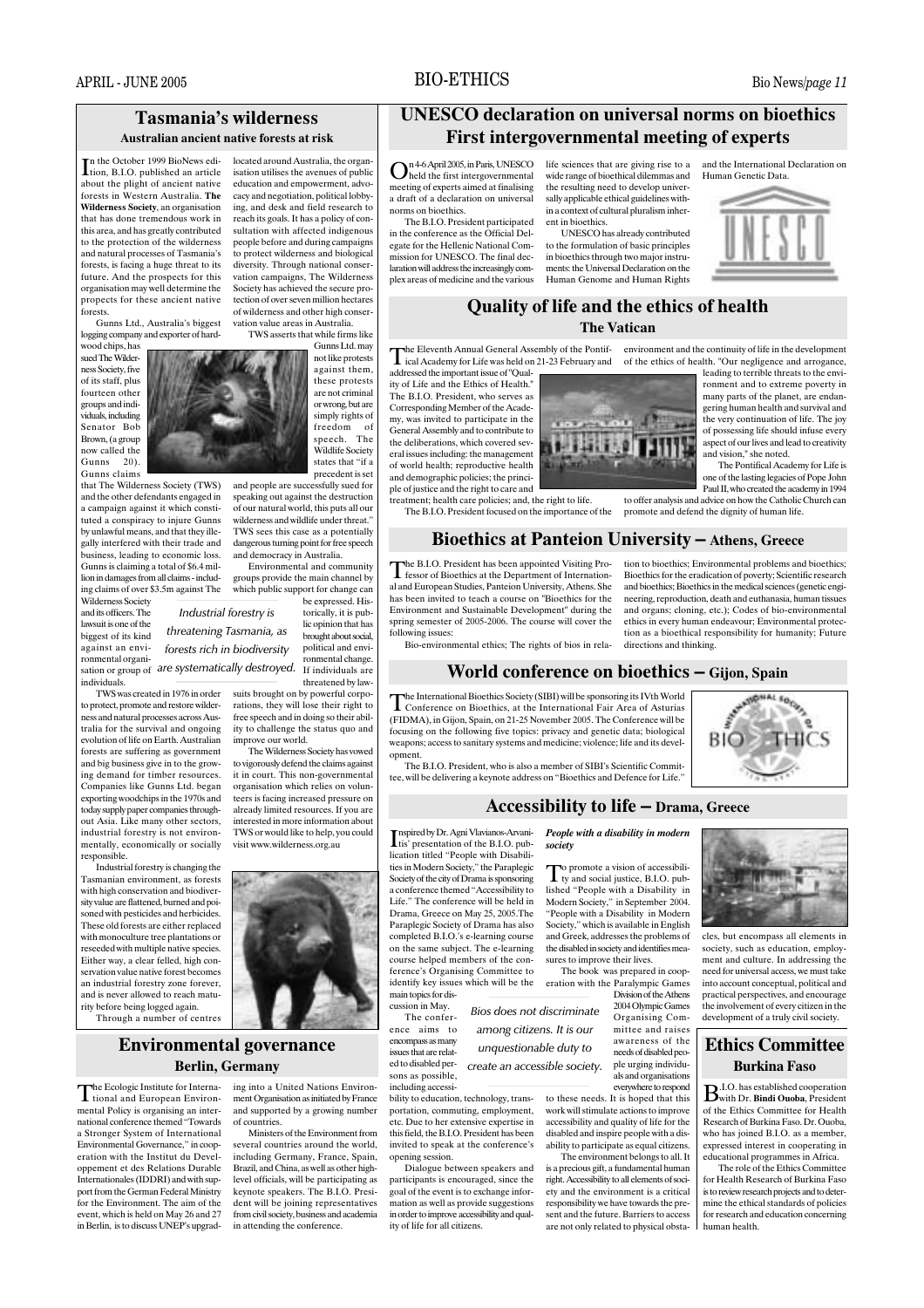## **BIO-DIPLOMACY**



## **PROGRAMME**

#### **Discussions chaired by:**

- · Dr. Agni Vlavianos-Arvanitis, B.I.O. President and Founder
- **Professor Rusen Keles** Ankara University, B.I.O. Trustee

#### Friday, 28 January

Governance with a vision of sustainability

- · Dr. Yusuf Erbay, Governor of Yalovo
- · Dr. Kadir Kocdemir, Governor of Elazig
- · Professor Yilmaz Buyukersen, Mayor of the Municipality of Eskisehir

#### Corporate social responsibility Improving quality of life for all citizens

- Stathis Nazos Executive Director Aspis International MFMC (A Joint Venture of Aspis Bank and ABN AMRO)
- · Anthony Gortzis, General Secretary, Piraeus Chamber of Commerce and Industry
- · Stephanos Costopoulos, Chairman, Hellenic-American
- Chamber of Commerce · Panayotis Koutsikos, Chair-
- man, Hellenic-Turkish Chamber of Commerce
- · Anastasios Balafoutas,
- Chairman German Chamber of Commerce and Industry

#### Saturday, 29 January

#### **International cooperation in** technology for the protection of bios

- · Professor Ioannis Tsoukalas, **General Secretary of Research** and Technology
- · Professor Christos Zerefos, University of Athens
- · Dr. Meltem Yilmaz, Architecture and Environmental Design. University of Hacettene
- · Professor Hunay Evliya, Dean of Environmental Research, Cukurova University

#### Culture and education for sustainable development

- Professor Gulsun Saglamer. f. Rector, Istanbul Technical University
- Professor Berna Alpagut. Ankara University
- **Professor Cemal Vukselen** Vice Rector, Mustafa Kemal **I** Iniversity
- · Professor Constantine Stephanou, International and European Studies, Panteion University

## Hellenic-Turkish  $C$  o o p e



**Hellenic Aid** 

Event sponsored by **Hellenic Ministry** of Foreign Affairs

*ivic leaders* business execu- $\lambda$  tives, eminent academics and other people of influence met in Athens on January 28 and 29 to discuss issues of international cooperation, environmental governance, corporate social responsibility, technology, culture and education, at a Symposium themed "Hellenic-Turk-

ish Cooperation in Biopolicy. The Symposium was organised by the Biopolitics International Organisation  $(B,I,O.)$ , under the auspices of the Ambassador of Turkey, Tahsin Burcuoglu. The aim of the event, which was chaired by the  $BIO$  President Dr. Agni Vlavianos-Arvanitis, and by Ankara University Professor Rusen **Keles.** was to search for new models in education and social responsibility to improve quality of life for all citizens

Since 1987, B.I.O. has cooperated extensively with friends in Turkey. For a detailed account of all projects and events, please visit our website, www.biopolitics.gr.

## Governance with a vision of sustainability



Professor Vilmaz Ruvukersen, Dr. Kadir Kocdemir, Professor Rusen Keles, Dr. Aon. Vlavianos-Arvanitis, and Dr. Yusuf Erbay.

Aoni Vlavianos-Arvanitis **B.I.O.** President and Founder

In her opening statement, Dr. Agni<br>Vlavianos-Arvanitis discussed the importance of Hellenic-Turkish events hosted by the Biopolitics International Organisation over the past 20 years and emphasised that the people who would be speaking

our planet - and to place the environ-

ment at the heart of our thinking and

action. New ethics, with the environ-

ment at the core of every endeavour,

can help us to overcome negative stereo-

types and build a truly civil society,

where respect for all life will consti-

at the present event

are the people who<br>formulate policy, the

people who can make

a difference in our

world. This is impor-

tant if we wish to

assure the continu-

ity of bios - life on

tute the primary asset.

New ethics, with the environment at the core

of every endeavour, can help us to overcome negative stereotypes.

common action for environm ental protection and peace. Through the **Inter**national University for the Bio-Environment, which we launched in 1990. we have used environmental education to vaccinate society with new thinking. We are now ready with 15 new e-

defence of the environment can enhance

international understanding and inspire

cerned citizen

ronmental responsibility and a re-evaluation of the concept of profit has also been

We have held numerous conferences to sensitise business leaders to

adopt environmentally and socially responsible strategies. We have also promoted the "bio-assessment of technology" in an effort to place ethics for the protection of all forms of life at the core of technology and policy. This

Professor Gulsun Saglamer, Professor Constantine Stephanou, Dr. Agni Vlavianos-Arvanitis Professor Rusen Keles and Professor Cemal Yukselen



**Professor Yilmaz Buvukersen** Mayor of the Municipality of Eskisehir. Turkey

of Eskisehir and Founder of the Turkish Open University noted that with regard to the bio-environment and biopolicy, the true cooperation between Turkey and Greece has two bases. One of these is to activate the potential of our educational institutions effectively and

the other one is the collaboration of our governments in relation to the European Union and on other international platforms. All these combined solutions will help our countries to prolearning courses to place environmental education at the fingertips of every con-

Cornorate envi-

a priority for B.I.O. since 1985.

In promoting governance with a vision of sustainability, B.I.O. has is essential if we wish to create a sociemphasised that a global effort in ety of vision and hope.



 $\mathbf{P}_{\text{of Eekian}}^{\text{rofessor Yilmaz Buyukersen, Mayor}}$ 

starting point of the path we are going to follow is to bring togeth-

er the Ministers of Education and authorities of higher education of both countries through the Biopolitics International Organisation. The educational authorities of our countries

must make important deci-

ject and finance needs in order for our

local and regional authorities to stor

the ongoing environmental destruc-

tion. With regard to education, the

sions in order to place environmental concerns at the core of every programme of study Education will lead to changing patterns of behavior which will stop the ongoing environmental destruction.

# **Professor Rusen Keles** Ankara University, Turkey

Professor Rusen Keles noted that<br>The progress in Hellenic-Turkish relations in the past two decades is seen more and more clearly every day. Both Greece and Turkey, as parties to numerous international environmental treaties, have consciously cooperated in the protection of our natural and historical heritage along the lines inspired by the principle of sustainable development. The recent decision of the European Union to begin negotiations with Turkey towards full membership enforces the importance of this relationship, particularly as we search for sustainable living environments not only in our own countries but throughout Europe. Despite many pessimistic scenarios for the future of our environment, it seems that the era of pure development has been replaced by a new era of sustainable development creating new responsibilities for states and individuals. We should start by

#### Dr. Kadir Kocdemir Governor of Elazie, Turkey

n presenting his views on the devel-Lopment of governance and policy which respect the environment and promote sustainable development, Dr. Kadir Kocdemir, Governor of Elazig, stressed that, aside from the economic, environmental, security, and cultural impacts, globalisation is also affecting the way governments rule in the 21st century. Globalisation has reduced the importance of borders. yet governments are still constrained by national boundaries. It is becoming clear that classical governing models are no longer effective Like most aspects of society, governance must become globalised as well and alternative governance models should be developed to address transborder issues. Countries must accept their interdependence and adjust the systems of the state to include international coop-



protection of the environment. As right-Iv observed by 2004 Nobel Prize Laureate Kenyan Minister Wangari Maathai, "Peace on earth depends on our capacity to protect our living environment We have every reason to expect that B.I.O., too will be awarded similar prizes in the near future for its contribution to the well-being and prosperity of present and future generations.

We must continue to motivate all individuals and governments around the world to work through international cooperation. It is the energy, dedication, and commitment of the participants of this event that will facilitate these goals.

eration. This is particularly important for managing environmental problems that cross national borders, such as depletion of the ozone layer and loss of biodiversity. The objective of global



governance is to co-ordinate the governing services of the different actors at the various political regional and global levels through strong transborder relations. Global governance will play an important part in ensuring the sustainability of our environment. Dr. Kocdemir ended with a reminder that we are all responsible to ensure the sustainability of the environment so that future generations will benefit from the same natural resources. This is our responsibility and cooperation is the first step to achieving this goal.

## Dr. Yusuf Erbay Governor of Yalova, Turkey

 $\mathbf{D}^{\text{r. Yusuf Erbay, Government of the}}$ <br>region of Yalova, emphasised that the basic principle of transfrontier cooperation is to create links and contractual relations in frontier areas so that joint solutions may be found for similar problems. This can be particularly important in the area of environmental protection. Experience throughout Europe has shown that cooperation between local and regional authorities can make it easier to carry out tasks effectively and can contribute to the improvement and development of frontier regions. A good model for this type of cooperation is the European Outline Convention on Transfrontier Cooperation, the outcome of years of reflection and effort by the  $\alpha$ f Council Europe. This has undoubtedly helped to foster transfrontier cooperation in Europe.  $\overline{A}$ 



recent study conducted in Turkey has concluded that the local authorities along the borders of Turkey. Greece and Bulgaria are open to and are seeking transfrontier cooperation, especially in the area of environmental protection in order to address common problems and find common solutions. We must strive to promote transfrontier cooperation if we are to successfully protect our natural environment.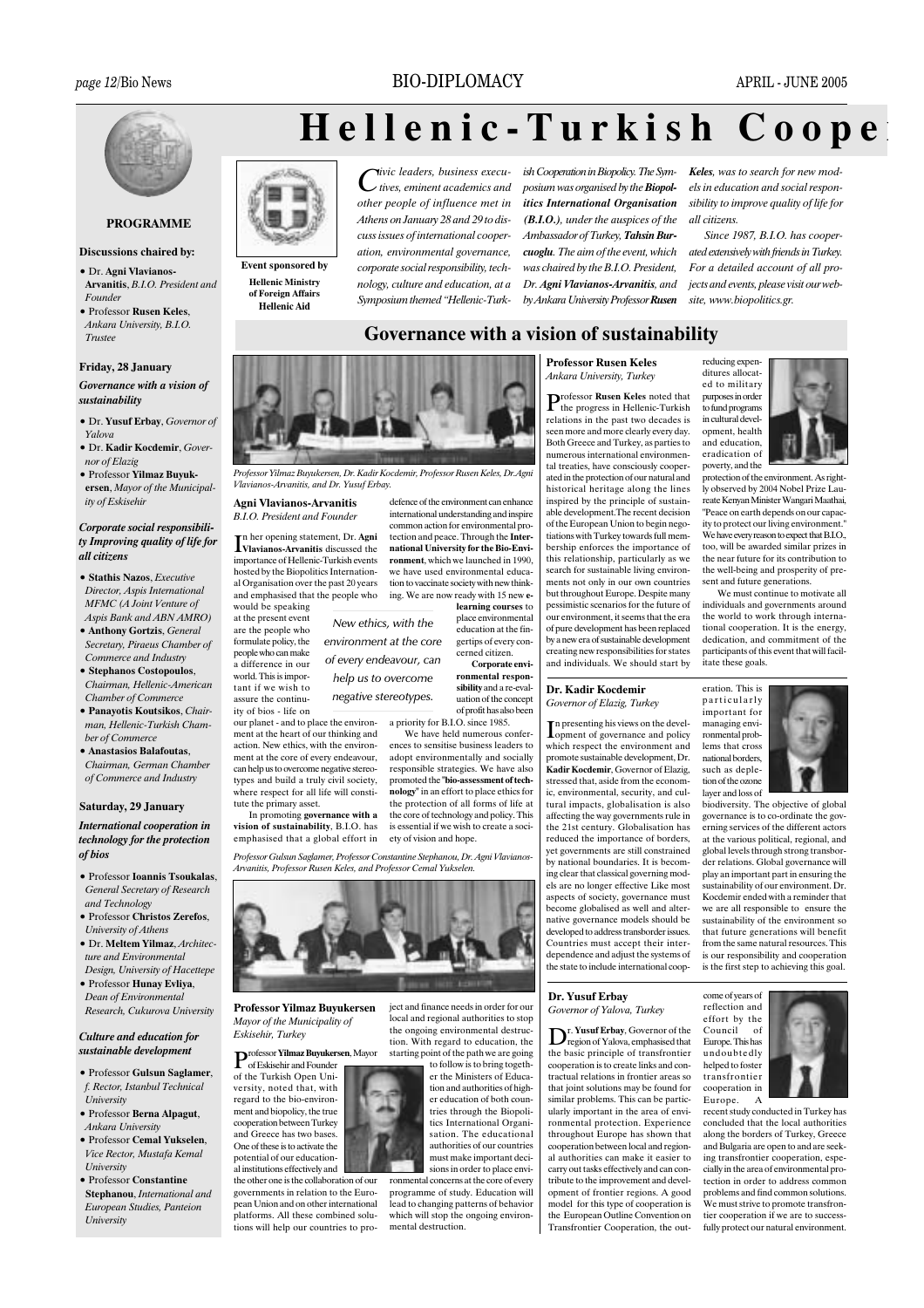ration in Biopolicy

## International cooperation in technology for the protection of bios

**Professor Ioannis Tsoukalas** General Secretary of Research and Technology, Greece

Technology with a vision can improve<br>quality of life for all citizens. Yet presently, as Professor **Ioannis Tsoukalas**. General Secretary of Research and Technology, pointed out, technology has become a mechanism for the imposition of interests. This mechanism, however, does not

take into considera. tion the interests of modern humanity. The developmental model we have

espoused destroys the environment and natural resources, leading to instability for the entire planet.

As we are developing a knowledge society, where every individual will be

Professor Hunay Evliya

Dean of Environmental Research Cukurova University, Turkey

n discussing the need for clean ener-Ley sources, Professor Hunay Evliya, Dean of Environmental Studies at Cukurova University, mentioned that, for decades, people have tried to achieve more of everything: more mobility. more comfort and more consumption. The signs are becoming increasingly evident that this cannot go on forever; too much pressure is put on the environment and natural resources are becoming exhausted. The new target<br>is to change this tendency from "more" to "better." from quantity to quality. The antagonism between man and the environment should be replaced by the notion that man is a part of the

**Professor Berna Alpagut** 

rofessor Berna Alpagut from the

University of Ankara, noted that,

Ankara University, Turkey

in order to encourage a new

societal culture based on the

protection and development

of all values of life - bio-cul-

ture - we must reach all mem-

bers of the public. Museums

are an ideal solution as insti-

tutions that provide life-long

training and education to

people of all ages. City muse-

ums in particular protect the

Vice Rector, Mustafa Kemal

sity, discussed the impor-

tance of environmental con-

siderations in the social sci-

ences. Biopolicy-oriented

education and training pro-

grammes should be intro-<br>duced into existing curricu-

la, particularly in the field

of business administration

We should redefine the con-

cept of profit and show the

importance of corporate social respon-

sibility. In discussing the importance of

productivity, we should include dis-

cussions on the protection of the envi-

**Cemal Yukselen** 

University, Turkey

characteristics of a city and represent

the common memory of a city. They depict

Professor Cemal Yukselen, Vice<br>Rector of Mustafa Kemal Univer-

technologically literate, it is essential to pay attention to the ethical issues involved, that is how technology is perceived by each citizen. Sci ence and technology gives us development and wealth

The question is, at Science and technology what cost? This is not a philosophical or give us development. The abstract question. It question is, at what cost? is very specific and applies to our every

day lives. I commend and support the Biopolitics International Organisation and every organisation that aims at that affect us all.



Agency-Energy Conservation through Energy Storage programme which brings nations together to find solu tions to energy and environmental problems. Developing and deploying more efficient and environmentally friendly energy technology is critical to achieving the objectives of energy secu rity, environmental protection, and economic growth and social development.

ronmental education than other muse

um types by delivering information

#### **Professor Christos Zerefos University of Athens** Greece

rofessor Christos Zerefos from the University of Athens presented some critical facts concerning atmospheric pollution and stressed the importance of international cooperation for the abatement and prevention of atmospheric pollution.

During the last 30 years, methane and carbon dioxide emissions have increased by 15%, while the ozone layer has decreased by 10%. Although most powerful nations acknowledge the many dangers involved, they place economic development before emissions control

between Greece and Turkey can be the application of free radical tech-



An important area of cooperation

**Meltem Yilmaz** Architecture and Environmental Design, University of Hacettepe Turkey

ustainable architecture was the issue Sustainable divenues... the Department of Interior Architecture and Environmental Design at Hacettepe University. She mentioned that architecture in the 20th century has played a big role in exploiting natural resources and fossil fuels, causing pollution and instability in our environment. Most assume that cars and factories cause the most environmental damage, when in fact buildings consume more than half the energy used world-wide through lighting heating and cooling. Architectural design and construction in the past has not taken the

greenhouse gas emissions Free radicals are present in areas of the planet with lots of sunlight. such as the Mediterranean Sunlight breaks down water vapour

 $\mathbf{C}$ 

nology in the

reduction of

E

and releases hydroxyl radicals. These radicals can attack greenhouse gases, such as methane, and convert them into inert substances which can no longer harm the environment.

The implementation and enforcement of free radical technology will be particularly important after 2008, when greenhouse gas emissions will be fined with 50 to  $100$  US dollars a ton by the Kvoto protocol.



the aesthetic content. Sus tecture must consist of long-lasting buildings that conserve resources and save energy and that reflect the beauty of the environment to inspire man's<br>spirit and soul to protect nature. Most importantly, we must improve architectural study programmes to include an understanding of the environment in relation to building design in order to create a sustainable future.



### **RESOLUTIONS**

The Biopolitics International Organisation (B.I.O.) Symposium on "Hellenic-Turkish Cooperation in Biopolicy" was held in Athens on Friday, January 28 and Saturday, January 29, 2005. Upon completion of the event, all participants unanimously adopted the following resolutions, in addition to fully supporting all B.I.O. goals:

- $\triangleright$  Encourage society to place the environment at the core of its structure and value system
- Utilise the common goal of protection of the environment as a vehicle for peace
- Promote and initiate international cooperation through bio-diplomacy and biopolicy
- $\triangleright$  Promote the use of technology to protect the environment through local Genetic Banks to preserve endemic biodiversity, projects for renewable sources of energy, and sustainable energy projects
- $\blacktriangleright$  Use the new tools made available by internet and communications technology, such as e-learning, to promote international environmental education
- Implement a World Referendum where every citizen can vote electronically to save the environment
- Redefine the concept of profit to include quality of life, the wealth of our natural resources, health, biodiversity, and peace
- $\triangleright$  Combine and utilise technology and bio-culture to promote a new vision of environmental protection through international cooperation
- $\triangleright$  Promote and initiate the incorporation of environmental components into all education programmes
- Promote and initiate awareness of and a deep sense of responsibility for the protection of the right of people with a disability to have full access to their environment
- Promote and initiate cultural programmes to encourage and inspire common action for environmental protection and peace, such as the development of cultural and natural history museums
- Promote and encourage corporate social responsibility in order to improve the quality of life of all citizens
- $\triangleright$  Promote environmental programmes in all areas to enrich the concept of sustainability

about the natural environment and the values for life. A city

ipalities and local history groups to do

ronment and natural resources. In feasibility studies, the cost of quality of life and the protection of the environment should be given consideration We need to cooperate on a well-planned and aggressive strategy for future generations. We should provide

an interdisciplinary pro gramme leading to a new generation of business specialists with environmental values We should also deter

mine measurable quantitative targets to monitor the effectiveness of the new cur ricula. This will allow us to

continue to improve educational programmes for the future. We must ac today to change our priorities in life for tomorrow may be too late.

#### cities in terms of history, geography, pol-**Gulsun Saglamer** itics, the environment and economics City museums provide a more direct envi

**Culture and education for sustainable development** 

f. Rector, Istanbul Technical University, Turkey

In additional time the same of the state of the distribution. Professor Gulsun Saglamer f Rector of Istanbul Technical University emphasised that, in order to respond to the challenge of globalisation, higher educational institutions must become more international. Knowledge is the driving force of all aspects of the global economy. This will create many opportunities but will also increase the knowledge gap between nations. Internationalising higher education is much more than establishing programmes in international relations, foreign languages, history and culture. It refers to how an institution will compete with a foreign institution, with its pool of local students, professors, standards

## **Constantine Stephanou**

International and European **Studies**, Panteion University Greece

## Professor Constantine Stephanou, Director of International Euro-

nean Studies at Panteion University mentioned that, at the international level. the most important work regarding environmental governance is the outcome of the interplay between civil society, business and some aspects of the public sector. Furthermore, there have been several multi-stakeholder partnerships dedicated to sustainable development. Corporate leaders view



sation may differ from institution to institution depending on structure, value systems, and resources.

Yet all higher education institutions will have to address the internationalisation of education, research, and services to society in order to compete in the global education market. Professor Saglamer used Istanbul Technical University -- recently restructured to meet the needs of global graduates -- as an example of successful internationalisation.

the threat of further regulation especially traditional command and control type as having the potential to hobble them in international com-

petition. They prefer to adopt voluntary mechanisms to avoid legal liability and which preserve their flexibility in the face of rapidly changing technologies and markets. At the EU level however, states are committed to the implementation of rules and directives.



museum plays an important role in the forming of bio-culture by improving the values that support the natural environment. City muse

ums already exist in London, Seoul, Amsterdam, and Istanbul. We must encourage state governments, munic the same in all countries.



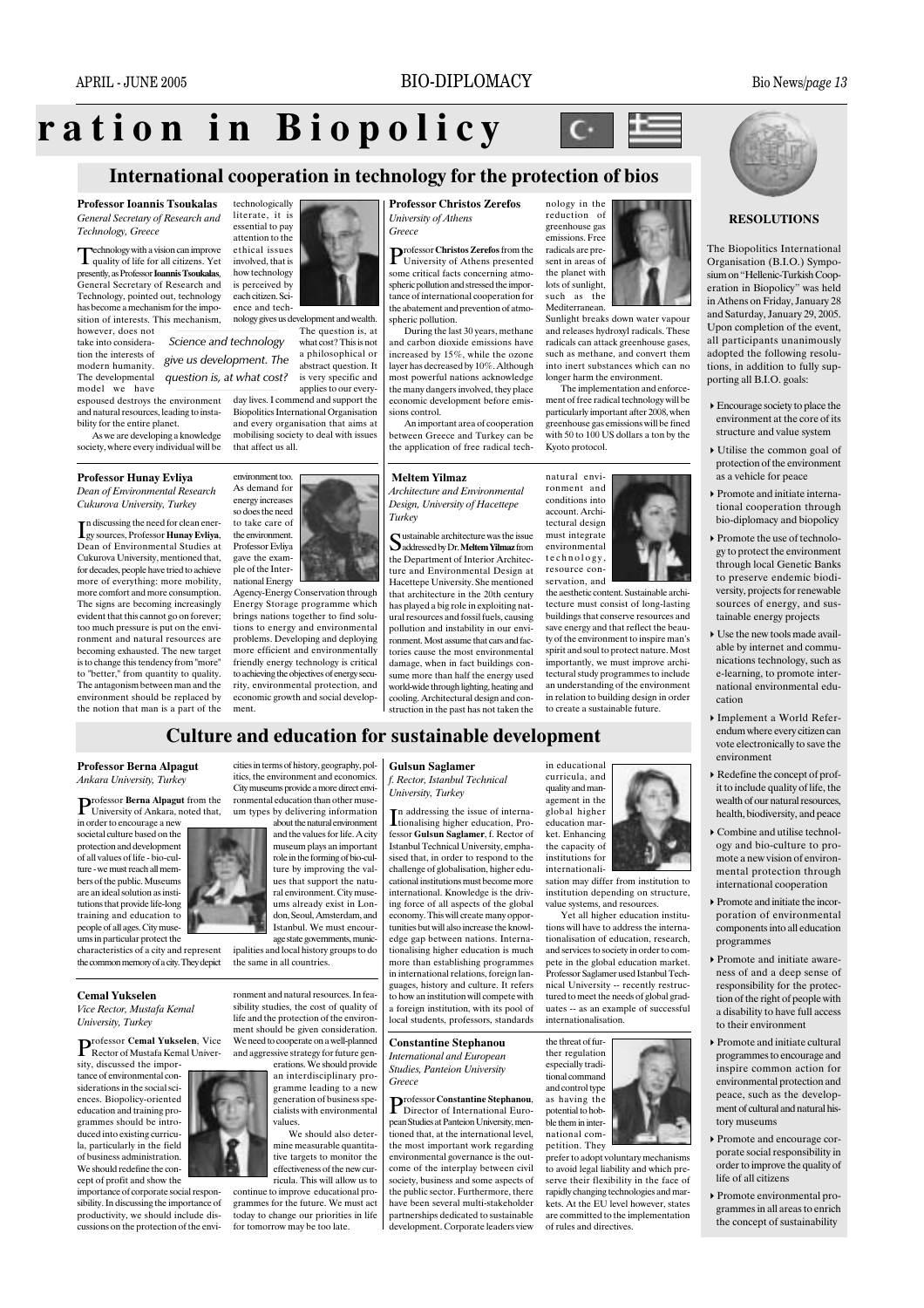## **Hellenic-Turkish Cooperation in Biopolicy**



the new millennium corporate environments are  $\boldsymbol{I}$  changing. Business are realising that it is essential to achieve a developmental framework that places people and the planet before profits. Managing the environmental programme in an industrial or commercial facility has become an increasingly complex and challenging assignment owing to the expanding maze of environmental laws and regulations and the growing public expectations regarding environmental protection and corporate social responsibility.

To be effective, programmes and policies promoting greener products, the use of fewer natural resources, and lower impacts and risks to the environment, must be based on an overall framework of bioethics, which will help to focus every activity on the consequential task of saving the environment and improving quality of life. Businesses recognise that displaying a strong environmental ethic and responsibility can strengthen a good profile within the community.

 $AVA$ 

## Corporate social responsibility – improving quality of life for all citizens

#### **Stathis Nazos**

Executive Director, Aspis International MFMC (A Joint Venture of Aspis Bank and ABN AMRO)

**Mathis Nazos**, Executive Director Sof Aspis International MFMC, also stressed the importance of corporate social responsibility and raised the question of how a particular business can look beyond its self-interest and promote a socially responsible image. Measures have to be developed to prove to busi-

#### **Panavotis Koutsikos**

Chairman, Hellenic-Turkish Chamber of Commerce

anavotis Koutsikos, Chairman of the Hellenic-Turkish Chamber of Commerce, emphasised that, in the previous decade, trade between Greece

The productive political climate between Greece and Turkey will contribute to further growth in economic relations.

and Turkey was very limited. Beginning in 1999, the political relationship between the two countries acquired new and better dynamics, thanks to the efforts of the Foreign Ministers of



both countries

**Bilateral policy** 

targeted the eco-

nomic sectors.

which led to the

signing of nine

agreements

regarding enter-

prise interests,

increased finan-

cial investments

The Symposium was very successful in promoting the ideals of biopolicy and inter

ers. including: Lourdes Morales. Ambassador of the Philippines: Tahsin Burcuoglu

Ambassador of Turkey; and Anthony Gortzis, General Secretary of the Piraeus Cham

nal cooperation. It was attended by several diplomats, scholars and business lead-

and the mutual rejection of double tax

and the combination of all of these

decisions resulted in a huge increase in

This productive political climate

ation between the two countries

## **Stephanos Costopoulos**

Chairman, Hellenic-American Chamber of Commerce

ntrammelled economic growth  $\bigcup$  has led to a crisis in values which obscures our priorities for the future. For environmental protection strategies to be effective, it is essential to have the participation of all stakeholders in society, including increased participation of business interests. Stephanos Costopoulos, Chairman of the American-Hellenic Chamber of Commerce, highlighted the fact that successful businesses no longer rely on the production of perfect products or perfect services, but include environr<br>mental, social, and cultural dimensions in their strategy. As society increasingly expects corporations to act socially responsibly, the business community should address issues of concern through a collective effort. The successful implementation of corporate

#### **Anthony Gortzis**

**General Secretary Piraeus Cham**ber of Commerce and Industry

ntonic Cortzie, General Secretary of the Piraeus Chamber of Commerce, emphasised that, in the beginning of the 21st century, entrepreneurship is called upon to revive the economy and contribute to social cohesion. To achieve sustainable targets, the business world must view corporate social responsibility as

social responsibility requires a voluntary and complete application, including a modern perception of management and administration, with the goal to achieve a balance between economic development and social pros-

perity. More companies will become socially responsible as they become aware of the strategic and competitive advantages in implementing environmental policies. Today there are various forms of economic, political and social uncertainty. Every day problems reach

such dimensions that it is essential for corporations in all sectors of society to confront them. The business community, with every other part of the society, should approach and contribute to these issues through a collective effort. Today, societies do not expect corporations to just be profitable, but they also expect them to act with sen-

its chief concern. Corporate social responsibility is our<br>responsibility towards our fellow human beings - be they workers, consumers or investors - towards the environment, towards our cultural heritage and society as a whole. Corporate social responsibility is hence a key

egy, based on the rational use of natural resources and the prevailing socio-

Commission. The obligation of Greek and European businesses to adopt packaging reduction schemes also arises from increased consumer environmental awareness, whereby consumers endorse or reject products and com-

merce and Industry has been involved in environmental issues in Greece and Germany by promoting and supporting



the transfer of know-how in environmentally friendly technologies and energy production, and by promoting integrated solutions in waste management. Through its web portal www.b2brenenergy.com,<br>the Chamber has also launched a project promoting e-commerce in renewable energy

renewable energy sources.

## **Hellenic-Turkish Cooperation in Biopolicy Faculty of Political Science, Ankara University**

s a follow-up to the Symposium  $A$ on "Hellenic-Turkish Cooperation in Biopolicy," which was held in Athens, in January 2005, a meeting

ber of Commerce and Industry.

convened at the Faculty of Political Science at Ankara University, on March 25 2005 The meeting was co-chaired by the  $BIO$  President and by Professor Rusen Keles.

distinguished B.I.O. Trustee. The coorganisers of the event included Professors Berna Alpagut and Aysegul Kaplan Mengi of Ankara University, and Dr. Meltem Yilmaz of Hacettene University

The following eminent speakers took part in the deliberations: Ambassador Yigit Alpogan, Biopolitics is a very modern Secretary General, National Security and new science, and the Council: Professor Muzaffer Ervlmaz. Turkish scientific community Mayor of Cankaya will have a lot to gain from it. Municipality; Professor Can Hamam Ambassador Yigit Alpogan, 2004 ci. Director of Social

Sciences Institute, Ankara University; Dr. Nevin Akpinar, Director of the Environmental Research Centre, Ankara University; Dr. Nurettin Simsek, Direc-

#### tor of the Distance Learning Centre. Ankara University: Professor Coskun **Ozgunel**, Classical Archaeology Depart ment, Ankara University; Professor Ozer Ergenc, History Department, Ankara University; Professor Rezzan Kiziltan, Ankara University; Professor Koray Haktanir, Agriculture Faculty of Ankara University; Professor Selahiddin Ogulmus, Education Faculty Ankara University; Professor Cevay Gerav, Ankara University: Professor Necdet Serin, f. Rector, Ankara University; Dr. Nesrin Algan, Political Sciences Faculty, Ankara University; Dr. Mehmet Tuncer, Gazi University: Dr. Nesrin Cobanoglu, Gazi University;

Dr. Erol Demir, Ankara University: Dr. Hakan Yigithasi, Ankara University; Dr. Ergin Duygu, Biology Department, Ankara University; Dr. Hail Akdeniz, Ankara University: Dr. Avkut Coban, Political Sciences Faculty, Ankara University; Dr. Bulent Duru. Political Sciences Faculty, Ankara University

Following the success of previous Biopolitics events held in Turkey [in Trabzon (1989 & 1993), Adana (1995), Istanbul  $(1992)$  and Ankara  $(1997)$ this year's meeting at Ankara University addressed issues of international cooperation in bio-diplomacy and bioeducation, and stressed the importance



porate social responsibility policies.

sitivity in supporting the society through

their social responsibility. This has led

to a change in the relationship between

corporations and societies. To a high

extent citizens blame corporations for

the many social and envi-

ronmental problems existing all over the world. Citi-

zens' growing sensitivity con-

stitutes a powerful tool for

reinforcing the prospective

of a responsible, social cor-

porate attitude. What many

corporations have not realised

is that the development and

application of a corporate

economic parameters and conditions. Another major component of corporate social responsibility is business ethics hased on concents such as reliability, transparency, discipline, and quality. To achieve these goals, the Institute of Business Ethics was recently founded in Greece with the aim of raising awareness of

corporate social responsibility in the private as well as the public sector.

sources. The aim of the project is to provide the exchange of information and know-how in all areas concerning



of bioethics and biopolicy as a vehicle for meeting the challenges of the new millennium.

As propounded by B.I.O. since 1985, destruction, pollution, and other threats to the environment are international problems, and the required solutions entail collaboration and understanding among all nations. The role of culture, education and policy wich respect the environment and bios on our planet are crucial in making the world safer and more equitable for future generations

the total trade between the two coun tries and in extensive Greek invest ments in Turkey. The maintenance of<br>the good political climate between the two countries will contribute to fur ther growth in economic relations

**Anastasios Balafoutas** Chairman, German Chamber of Commerce and Industry

nastasios Balafoutas, Chairman of the Hellenic-German Chamber of Commerce and Industry, addressed the issue of reduced packaging as one of the most important areas of corporate environmental management German companies adopted measures for reducing, recycling and reusing packaging materials even before a relevant Directive was issued by the European

panies based on environmental considerations. The Hellenic-German Chamber of Com-

factor for a successful business strat-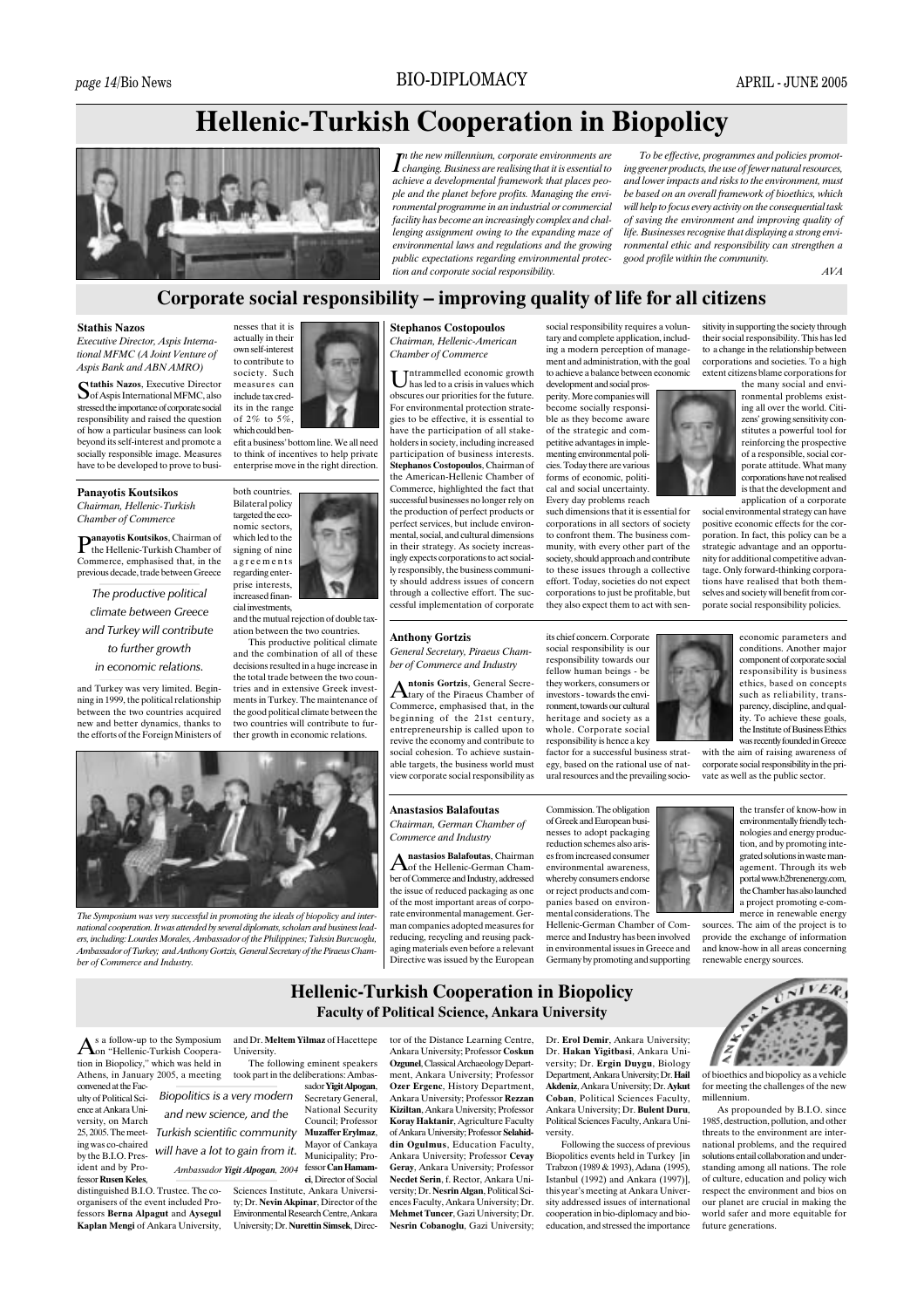ed in Dubai, on May 15, 2005.

## **BIO PROGRESS**

## **Peace and the environment**

### Duhai

The Euro-Arab Cooperation Cen-<br>Ter conferred its prestigious prize B.I.O. President participated in the award ceremony



## **Redefining global security Worldwatch Institute Report European Parliament, Brussels**

In this year's State of the World Global Legislators Organisation for<br>Report, the Worldwatch Institute a Balanced Environment, and the WWF European Policy Office. Key explores the underlying sources of

poverty, infectious disease, environmental degradation and rising competition over natural resources, as threats to global security. The Report was pre-

conted in Rrue. sels, on March 1, 2005, at a conference sponsored by the Institute for Environmental Security (IES). The B.I.O. President was invited by **Ronald King**ham of the IES to participate in the discussions

The event was co-organised by the **Institute for Environmental Security.** 

## icy and Senior Advisor to the IES **Annual World Bank Conference**

### **Researchers Alliance for Development**

opment (RAD), the B.I.O. President will be participating in the RAD's Annual Meeting on May 22, in Amsterdam The RAD is an informal action oriented and multidisciplinary network of researchers and academics in the development field that is supported by the World Bank and contributes innovative responses to poverty and development challenges by strengthening inter-

 $A<sup>s</sup>$  academic liaison of the action between researchers worldwide<br>Researchers Alliance for Devel- and the World Bank. The meeting will bring the steering committee and academic liaisons together with staff of the World Bank and other development organisations and research institutions. It will provide the opportunity to seek input from members, look at the future direction of the network and its role in the wider relationship the World Bank has with the research and academic community worldwide.

#### **Development Economics**

The B.I.O. President has also been<br>invited to attend the Annual World against poverty. In addition to other leading researchers and policy makers **Bank Conference on Development** from Europe and the developing world, Economics, on May 23-24. The theme scheduled speakers include: Agnes of this year's conference is "Securing van Ardenne, Minister for Developdevelopment in an unstable world," ment Cooperation, the Netherlands; and some of the key topics to be dis-Francois Bourguignon, Chief Economist, cussed include macroeconomic and The World Bank: Ngozi Okoniomicroeconomic vulnerability, links Iweala, Minister of Finance, Nigeria; between development and security, Ernesto Zedillo, Director of the Yale Center for the Study of Globalisation The conference will bring togethat Yale University and Former Pres er academics, policy makers, and repident of Mexico: and James D. Wolfensohn. President of The World Bank. resentatives from civil society and the The event will be held at the Royal private sector to exchange views on development challenges and the fight Tropical Institute in Amsterdam.

**Environment – way of peace Greenaccord Media Forum on the Protection of Nature Rome**, Italy

reenaccord's International Media  $G$  reenaccord s *international* 12-15 October, 2005. The B.I.O. President has been invited to deliver the concluding remarks at the Forum's closing roundtable themed "The contribution of the environment to the peace theme." Other distinguished .<br>roundtable participants will include: Dr Wangari Maathai Nobel Peace Prize 2004; His Holiness the XIV Dalai Lama of Tibet, Tenzin Gyatso, Nobel Peace Prize 1989: Monsignor Vincen. zo Paglia, Bishop of Terni; June Zeitlin, Executive Director, Women's Environment and Development Organisation; Arundhati Roy, Author of "God of Small Things"; Wang Yongchen,

**Journalist of Central Radio China and** Founder of Green NGO, China; and, Dr. A.T. Ariyaratne, Founder of the Sarvodava Movement in Sri Lanka

Greenacord is a non-profit cultural association created to ignite the attention of the media on the theme of the protection of nature. Greenaccord addresses the national and international media community in order to induce a thorough secular reflection and a continuous debate on the role and the responsibility of journalist towards environmental subjects. The purpose of the International Media Forum is to provide a place for reflection, training and exchange of ideas for international journalists who are



interested in safeguarding our natural world. The theme of this year's Forum, which is held under the auspices of the President of the Italian Republic, with the support of the Italian National Committee for UNESCO, the National Council of the Italian Iournalist Order, and the Province of Rome, is "Environment, Way of Peace."

## **Energy efficiency and renewable energy sources Ploydiv, Bulgaria**

n International Congress themed  $A$ <sup>n</sup> International Corp. Energy Sources in Industry and Construction" was held from 13 to 15 April 2005, in Plovdiv, Bulgaria. The Congress was hosted by Via Expo Ltd., an organiser of international exhibitions and conferences on environmental and energy related issues. It was held under the auspices of the Bulgarian Ministry of Economy, the Ministry of Regional Development and Public Works, the Ministry of Energy and Energy Resources, the Ministry

cy, UNEP/Sustainable Energy Financing Initiative, and the World Council for Renewable Energy. The B.I.O. President participated as a member of the

Scientific Committee for the event and delivered a keynote opening address on "Energy policy priorities in building a sustainable society" to a large audience consisting of world-<br>wide members of the energy industry.

of Environment and Water, the Energy Efficiency Agen-

ers to search for new technology and renewable sources of energy. Through numerous educational programmes B.I.O. hopes to inform all members of society on the various possibilities and concerns in this field so that they may make sound and educated decisions. B.I.O. also promotes a search for new solutions, the implementation of relevant policies, and socially conscious decision-making by governments, business sectors and individuals.

The International Congress covered a variety of topics concerning clean and renewable energy, including: European policy concerning energy savings and renewable energy sources; the level of European energy policy implementation in Bulgaria; financial supporting schemes and instruments for the implementation and promotion of energy efficiency and renewable energy sources in south-east Europe: emissions trading: education: developments in wind power: energy performance of buildings: legislation, labelling and certification.

A new vision in globalisation members of the German Federal Asso-

ciation for Business Promotion and Foreign Trade, UN organisations, the European Parliament, and many other national parliaments. The goal is to establish a worldwide economic, political and civil system, ushering in a new era of global cooperation to achieve international security, peace and pros-<br>perity. The Global Marshall Plan is



B.I.O. will be participating as an international partner in this network and will help to promote a new vision in<br>global policy and development.

President of the Artistic Academy of

Sciences, Professor Igor Volf, Pro-

fessor Boris Skakalsky, and repre-

sentatives of the administration of the

The Xth Youth Bios Olympiad, a

special anniversary event, will be held

in St. Petersburg on Sentember 12-14.

2005, with the support of the Russian

resort district of St. Petersburg.

Academy of Sciences.

## Youth Bios Olympiads & Bios Schools - St. Petersburg

t the initiative of Professor Alexan  $A$ <sup>t the finally of the second owing</sup> to his unwavering efforts, the XXXIVth Bios School was successfully completed in Burevestnic, in the St. Peterburg district, in April 2005. The programme was very fruitful and the results of the environmental research conducted were discussed at a final conference in the presence of Alexander Tkachenko.

from the Club of Rome, the Eco-Social<br>Forum, ATTAC, BUND, as well as



Chairman of the Neva Ladoga Basin Water Department, Valeriy Mitko,

be made to work for them, and to use the information provided to plan future farming activities.

The second module helps young farmers to identify the risks and hazards faced in their day to day activities and to find out what they can do combat them, and also encourages young farmers to take a disciplined and professional approach to the management of farm safety. The educational kit will include handbooks, posters, brochures, and CD-Roms, and will be translated in the six partner languages.

o promote the intricate link between Proprietive div all agricultural protection and agriculture, as well as the importance of bioeducation, B.I.O. is participating in the "Youth-Farm" project, a partnership formed within the framework of the Leonardo da Vinci European Union Vocational Training Programme.

and health risks

The project aims at enhancing competitiveness in agriculture and entrepreneurship among young farmers, in order to contribute to the restoration and enhancement of the competitiveness of rural areas and to the cre-



ation of new employment opportunities in those areas. "Youth-Farm" is held at the initiative of Intercollege's

Youth Farm – Training voung farmers Research and Development Center, one of the leading educational instiin agriculture.

tutions in Cyprus. The project has  $b$ rought together ten organisations in  $% \left\vert \left( \delta \right) \right\rangle$ Cyprus, Greece, the UK, Italy, Poland, Czechia, and Slovenia, with the goal to provide young farmers with critical<br>knowledge and information on areas that, despite their important role in the survival and modernisation of agriculture, have not been addressed before in such a holistic approach. Two such areas are the European Union's Common Agricultural Policy, as well as occupational health and safety issues

To address these issues in depth and to provide young farmers with critical knowledge and information, the project has put together an educational kit, comprised of the following teach-<br>ing modules: "The European Union and the Common Agricultural Policy" and "Occupational Health and Safety in Agriculture." The aim of the first module, which has been developed and written by B.I.O., is to enable young

farmers to understand how the CAP can

B.I.O. has attempted to inspire scientists and civic lead-

**Global Marshall Plan Initiative B**.I.O. has launched a fruitful coop-<br>**B**eration with the Global Marshall Plan Initiative, based in Germany. Representatives from private enterprise.

politics, science, media and non-governmental organisations across Europe met in 2003 to develop this Initiative. The group included representatives

Wiikman, Member of the Euronean Parliament Leo Michel, Senior Research Fellow at the Institute for National Strategic Studies IISA: Michael Renner Senior Researcher at the Worldwatch Institute; and Tom Spencer, f. Head of the European Parliament's Committee on Foreign Affairs, Security and Defence Pol-

remarks were<br>delivered by

Christopher

Flavin President

of the Worldwatch

Institute; Ambas-

sador **Anders**